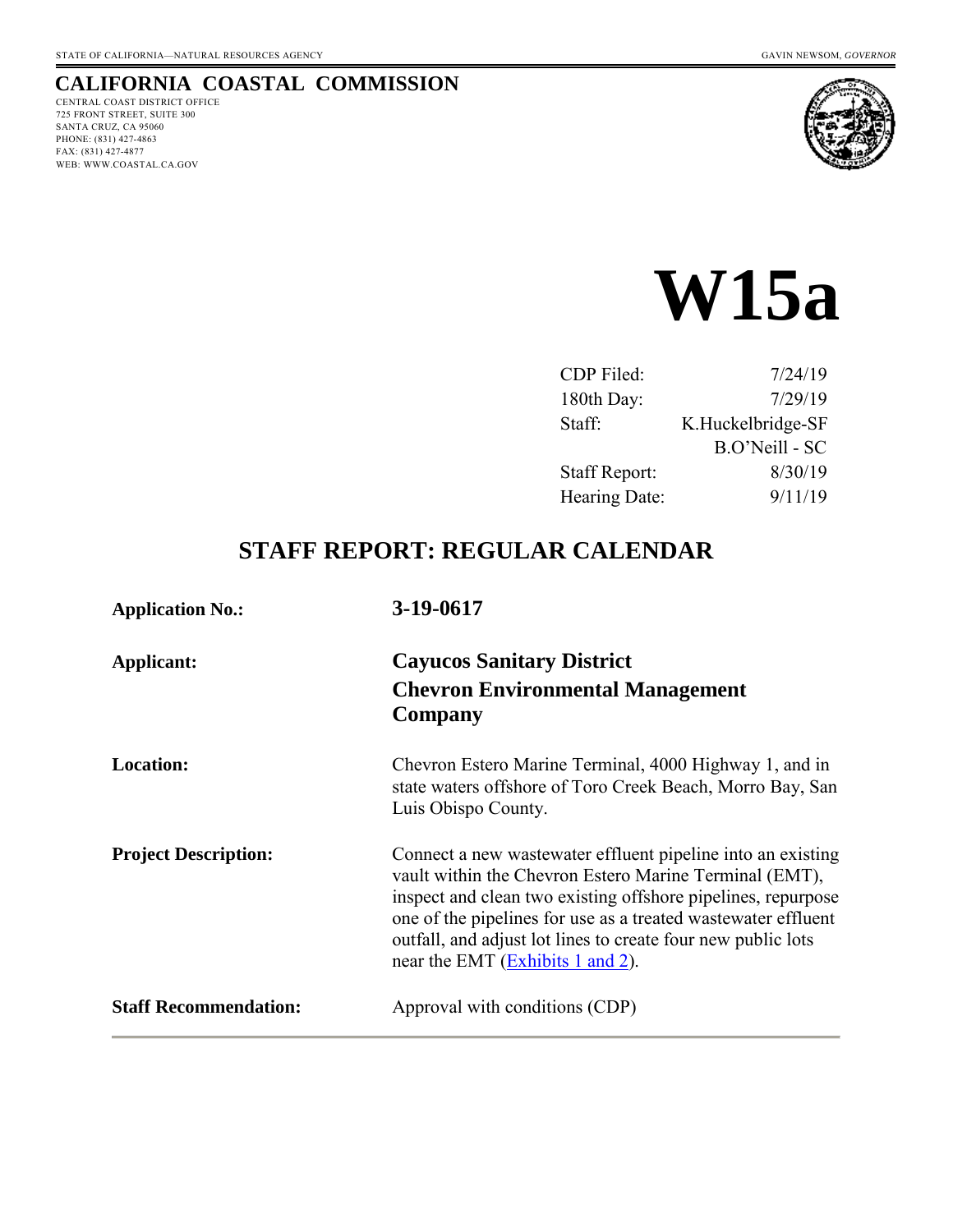# **SUMMARY OF STAFF RECOMMENDATION**

The Cayucos Sanitary District (CSD) proposes to install new conveyance infrastructure, including the repurposing of the existing Chevron Estero Marine Terminal (EMT) Load Line 2 (LL2) offshore pipeline, for use as a treated wastewater effluent outfall [\(Exhibits 1 and 2\)](https://documents.coastal.ca.gov/reports/2019/9/w15a/w15a-9-2019-exhibits.pdf). This repurposing would be in support of a new tertiary Water Resource Recovery Facility (WRRF) that the CSD is constructing further inland. The proposed work is part of a larger project called the Cayucos Sustainable Water Project (CSWP) that ultimately seeks to achieve 100% reuse of the treated effluent produced by the CSWP.

The key Coastal Act issue raised by this project is the potential for adverse impacts to marine resources. The proposed project has the potential to harm marine mammals, fish, hard bottom habitat, soft bottom habitat and marine water quality. To minimize impacts, Commission staff recommends several conditions designed to protect marine habitats and sensitive species. These include **Special Condition 3** requiring the CSD to submit a revised Marine Wildlife Contingency Plan (MWCP), **Special Condition 4** requiring installation of the proposed diffuser avoid hard bottom habitat, and **Special Condition 5** requiring the CSD to submit an Anchoring Plan also to avoid impacts to hard bottom habitat. **Special Conditions 6, 7 and 8** require the CSD to submit a Spill Prevention and Response Plan, a Critical Operations and Curtailment Plan and a Stormwater Management Plan to minimize impacts to water quality from constructionrelated discharges. S**pecial Condition 10** requires the CSD to conduct a Diffuser Turbidity Study demonstrating that the diffuser will be operated in a manner that minimizes scour and impacts associated with increased turbidity. Finally, **Special Condition 11** requires the CSD to submit a Recycled Water Management Plan that describes the actions the CSD will take over the next five and ten years to achieve the ultimate goal of 100% reuse of treated effluent from the CSWP. The CSD will be required to submit subsequent updates every five years that include progress to date and revised actions and timelines for the next five and ten-year period. Once the outfall is no longer needed, **Special Condition 11** also requires that the CSD remove it in its entirety. As conditioned, the staff recommends the Commission find the proposed project would be consistent with Sections 30230, 30231 and 30232 of the Coastal Act.

The proposed project also has the potential to result in conflicts with and impacts to commercial and recreational fishing activities, ESHA, public access, and cultural and tribal resources. In addition to the Special Conditions described above, several mitigation measures addressing avoidance of ESHA, water quality protections, noise minimization, and archeological and tribal monitoring required by the CSD's Mitigated Negative Declaration (MND) have been incorporated into this CDP. Further, **Special Condition 12** requires the CSD to submit information on the location of the outfall and diffuser to NOAA so that navigation charts can be updated and fisherman can avoid potential snags and loss of fishing gear. Additionally, the project includes the creation of four lots to facilitate transfer of that land from Chevron to the CSD. The proposed lot creation will enhance public access and recreational opportunities, as the Applicant's propose to create the lots for such purposes. **Special Condition 13** requires the proposed lots to be permanently protected and limited to the identified uses. As conditioned, the staff recommends the Commission find the project would protect commercial and recreational fishing interests, ESHA, public access, and cultural and tribal resources, and is therefore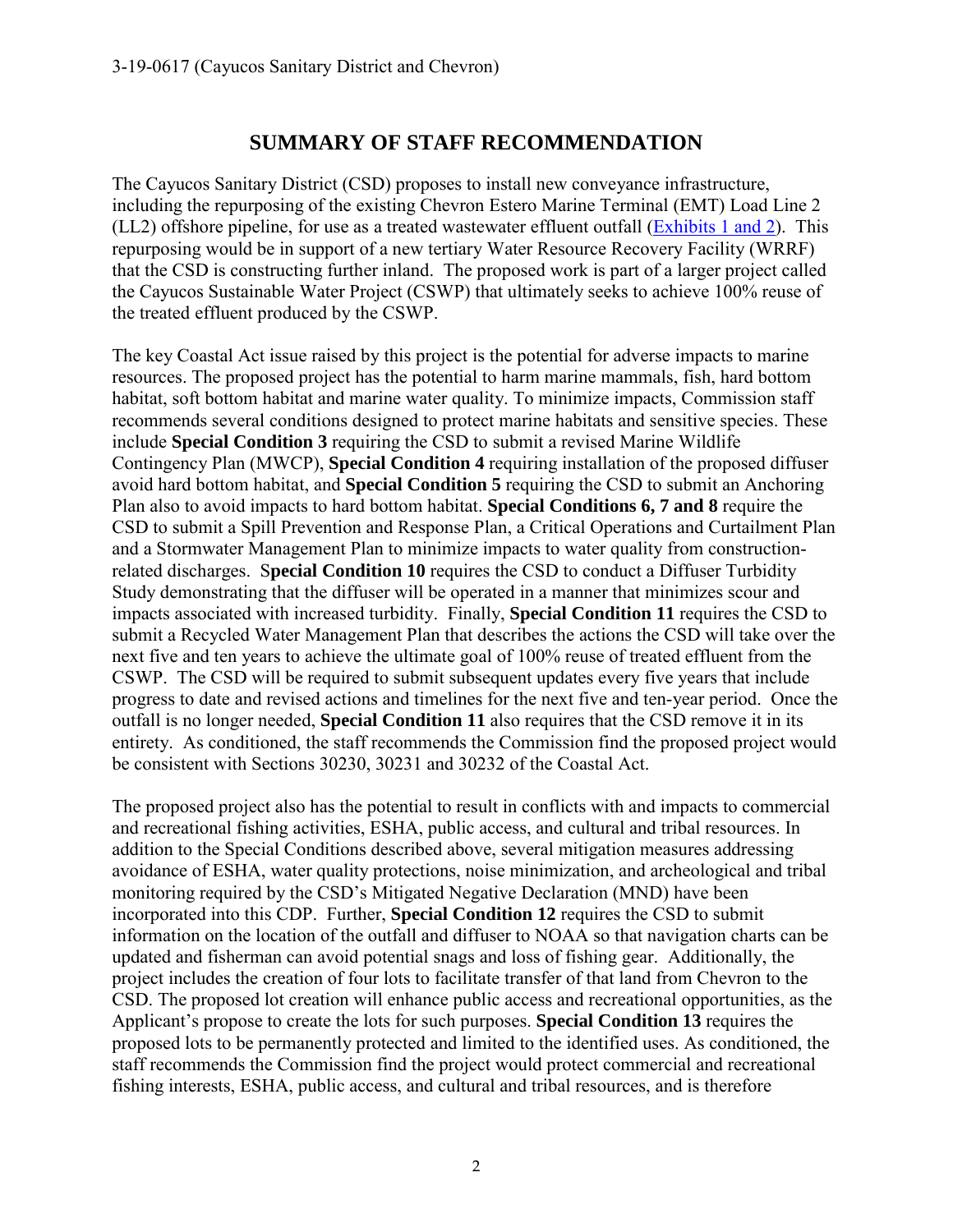consistent with Coastal Act Sections 30234.5, 30240(b), 30210 and 30220, and 30244, respectively.

The staff recommends that the Commission **approve** coastal development permit application 3- 19-0617, as conditioned. The standard of review is the Coastal Act. The motion and resolution can be found on p. 5.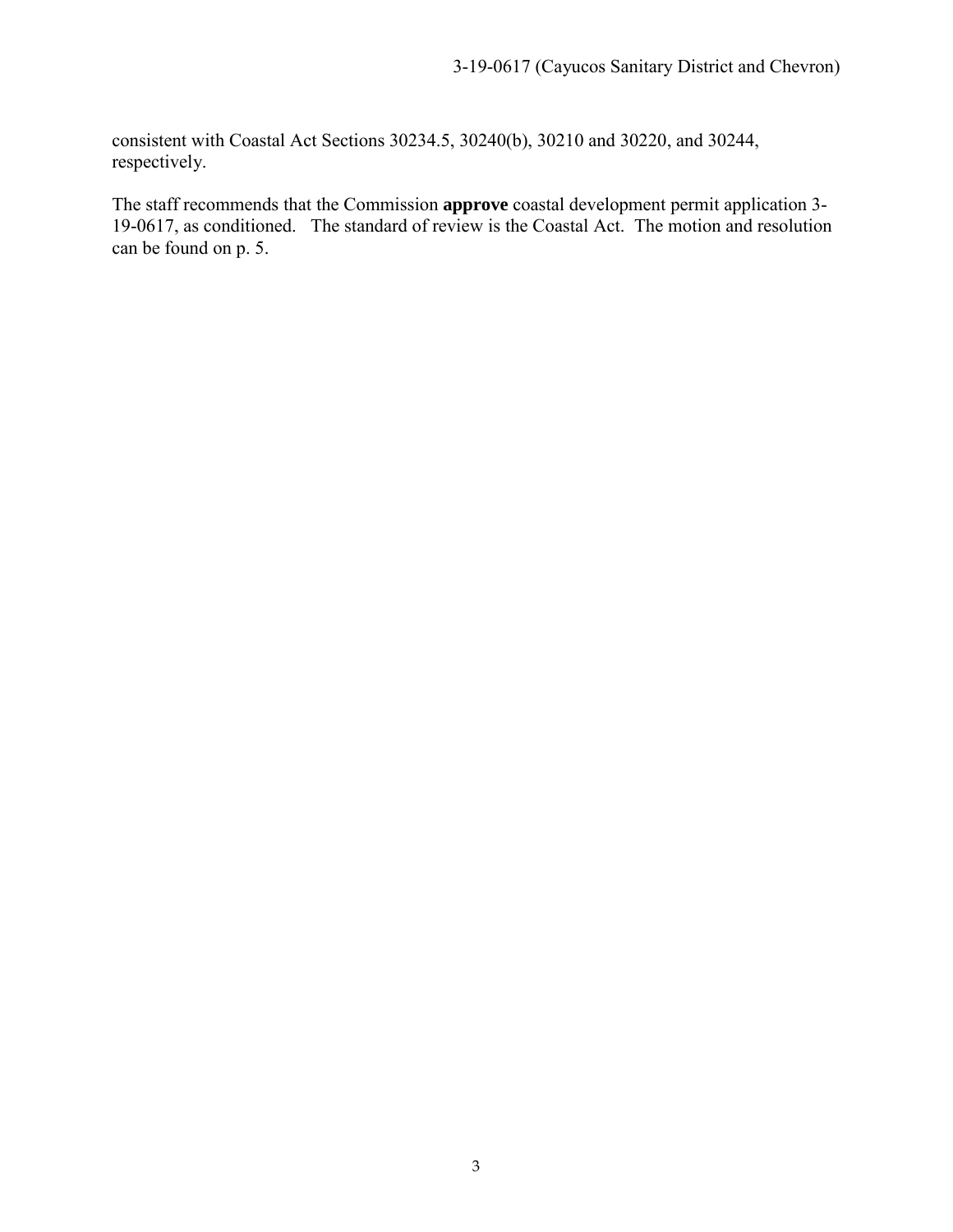# **TABLE OF CONTENTS**

| $A_{-}$    |    |
|------------|----|
| <b>B</b> . |    |
|            |    |
| D          |    |
| Е.         |    |
| F          |    |
| G          |    |
| Н.         |    |
|            | 31 |
|            |    |

# **APPENDICES**

[Appendix A – Substantive File Documents](#page-34-0)

## **[EXHIBITS](https://documents.coastal.ca.gov/reports/2019/9/w15a/w15a-9-2019-exhibits.pdf)**

- Exhibit  $1 -$ Project Location Map
- Exhibit 2 Project Site Plan Offshore Portion
- Exhibit 3 Offshore Project Components
- Exhibit 4 Onshore Connection Point
- Exhibit 5 Seep Tent
- Exhibit 7 Proposed Lot Line Adjustment and Subdivision
- Exhibit 6 Diffuser Installation
- Exhibit 8 Onshore Vegetation Map
- Exhibit 9 Selected Mitigation Measures from the MND for the Proposed Project
- Exhibit 10 Onshore Work Area and Staging
- Exhibit 11 Offshore Map of Hard Substrate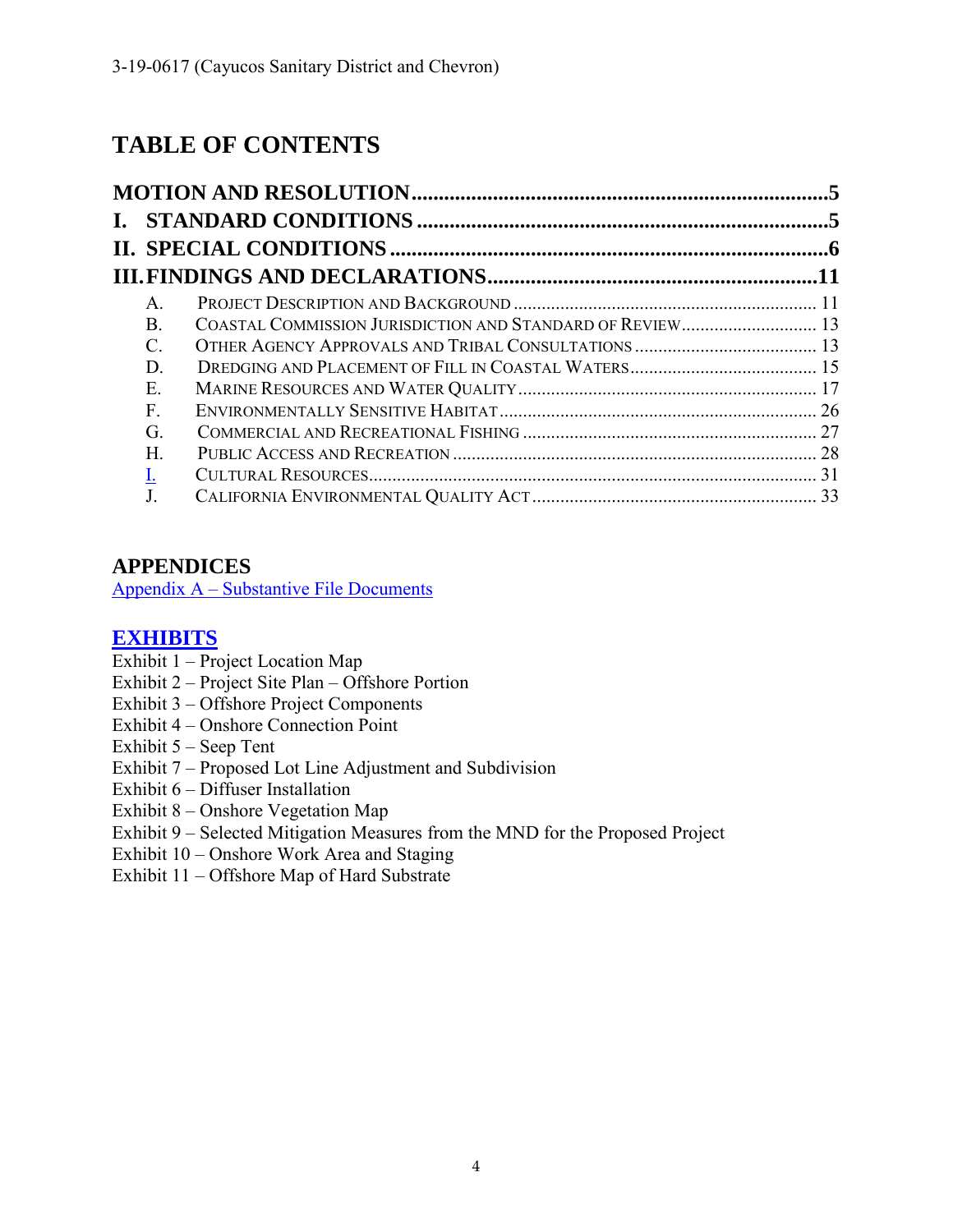# <span id="page-4-0"></span>**MOTION AND RESOLUTION**

#### **Motion:**

*I move that the Commission approve Coastal Development Permit No. 3-19-0617 pursuant to the staff recommendation.* 

Staff recommends a **YES** vote on the foregoing motion. Passage of this motion will result in conditional approval of the permit and adoption of the following resolution and findings. The motion passes only by affirmative vote of a majority of the Commissioners present.

#### **Resolution:**

*The Commission hereby approves Coastal Development Permit 3-19-0617 and adopts the findings set forth below on grounds that the development as conditioned will be in conformity with the policies of Chapter 3 of the Coastal Act. Approval of the permit complies with the California Environmental Quality Act because either 1) feasible mitigation measures and/or alternatives have been incorporated to substantially lessen any significant adverse effects of the development on the environment, or 2) there are no further feasible mitigation measures or alternatives that would substantially lessen any significant adverse impacts of the development on the environment.* 

# <span id="page-4-1"></span>**I. STANDARD CONDITIONS**

The Coastal Development Permit (CDP) No. 3-19-0617 is granted subject to the following standard conditions:

- 1. **Notice of Receipt and Acknowledgment**. The permit is not valid and development shall not commence until a copy of the permit, signed by the permittee or authorized agent, acknowledging receipt of the permit and acceptance of the terms and conditions, is returned to the Commission office.
- 2. **Expiration.** If development has not commenced, the permit will expire two years from the date on which the Commission voted on the application. Development shall be pursued in a diligent manner and completed in a reasonable period of time. Application for extension of the permit must be made prior to the expiration date.
- 3. **Interpretation.** Any questions of intent of interpretation of any condition will be resolved by the Executive Director or the Commission.
- 4. **Assignment.** The permit may be assigned to any qualified person, provided assignee files with the Commission an affidavit accepting all terms and conditions of the permit.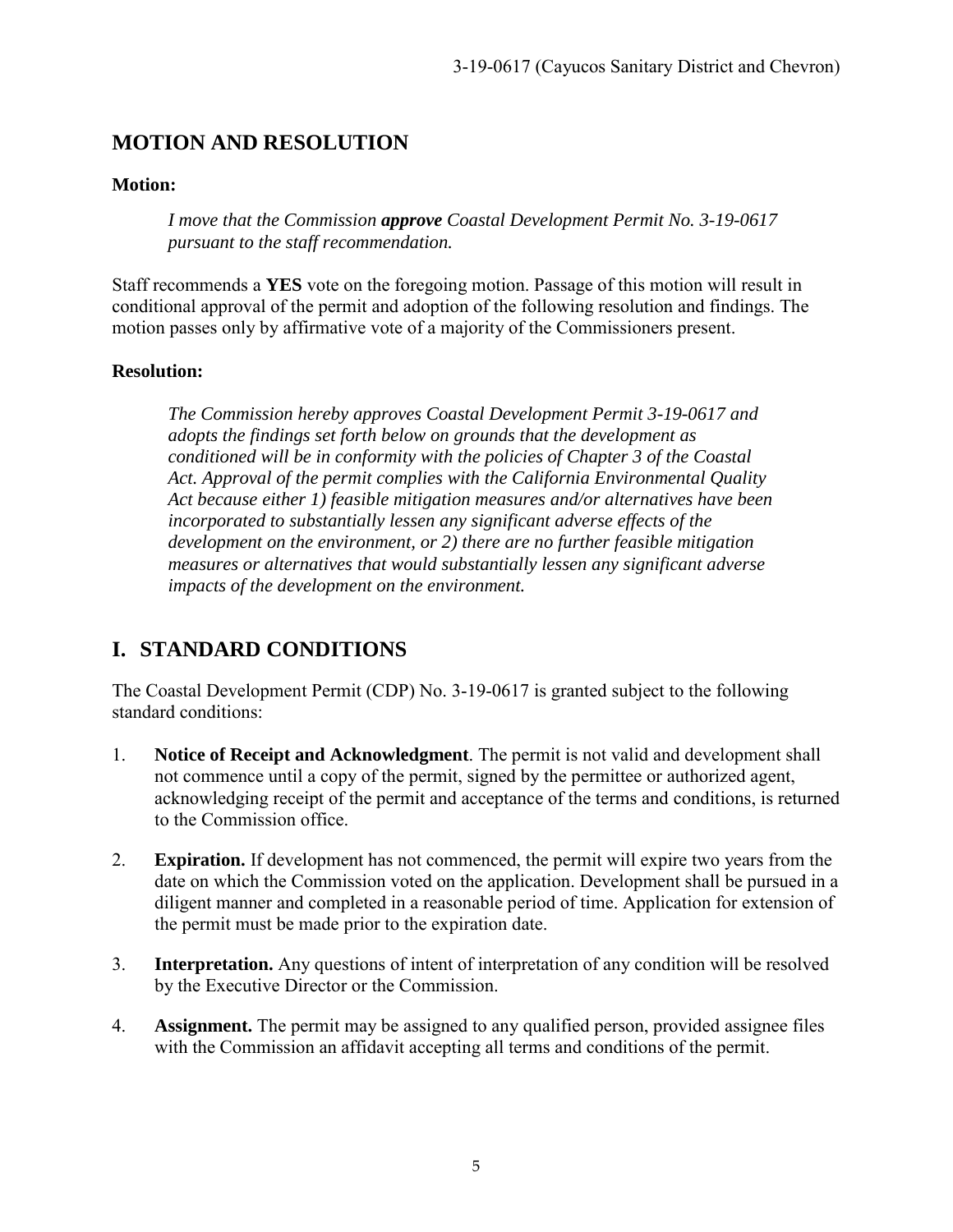5. **Terms and Conditions Run with the Land.** These terms and conditions shall be perpetual, and it is the intention of the Commission and the permittee to bind all future owners and possessors of the subject property to the terms and conditions.

# <span id="page-5-0"></span>**II. SPECIAL CONDITIONS**

CDP No. 3-19-0617 is granted subject to the following special conditions:

- 1. **Other Permits and Approvals:** PRIOR TO THE START OF CONSTRUCTION, the applicant shall provide to the Executive Director copies of all other local, state, and federal permits required to perform project-related work. These permits and approvals include:
	- a. State Lands Commission: final approved lease reassignment and amendment
	- b. California Department of Transportation: encroachment permit
- *2.* **Environmental Impact Report Mitigation Measures.** This permit incorporates those mitigation measures identified in the January 2019, *Subsequent Mitigated Negative Declaration for the Estero Marine Terminal Ocean Outfall Project Component of the Cayucos Sustainable Water Project* concerning marine habitats, biological resources, cultural resources, and public access, that are attached to this report as [Exhibit 9](https://documents.coastal.ca.gov/reports/2019/9/w15a/w15a-9-2019-exhibits.pdf)**.** The Permittee shall provide the Executive Director copies of plans and reports prepared pursuant to mitigation measures BIO-1 and BIO-2.
- 3. **Revised Marine Wildlife Contingency Plan (MWCP**). PRIOR TO THE START OF OFFSHORE CONSTRUCTION ACIVITIES, the Permittee shall prepare a revised MWCP for review and approval by the Executive Director. The Permittee shall implement the MWCP during all marine operations (e.g., cleaning of the LL2 pipeline, installation of the HDPE outfall, installation of the diffuser). In addition to the requirements outlines in Mitigation Measure BIO-5 of the MND (incorporated under **Special Condition 2**), the MWCP shall include the following elements, and shall be implemented consistent with vessel and worker safety:
	- Prior to the start of offshore activities, the Permittee shall provide awareness training to all Project-related personnel and vessel crew, including viewing of an applicable wildlife and fisheries training video or similar training material, on the most common types of marine wildlife likely to be encountered in the Project area and the types of activities that have the most potential for affecting the animals.
	- A minimum of one qualified marine mammal observer shall conduct observations from one of the Project vessels, with one observer on duty during all offshore construction activities. The MWCP shall identify any scenarios that require an additional observer and, in these cases, make recommendations as to where they should be placed to ensure complete coverage of the surrounding marine environment. If 24 hour construction activities are planned, multiple observers shall work in a rotation to ensure adequate coverage.
	- Shipboard observers shall maintain a daily sighting report that shall be of sufficient detail to determine whether observable effects to marine mammals are occurring.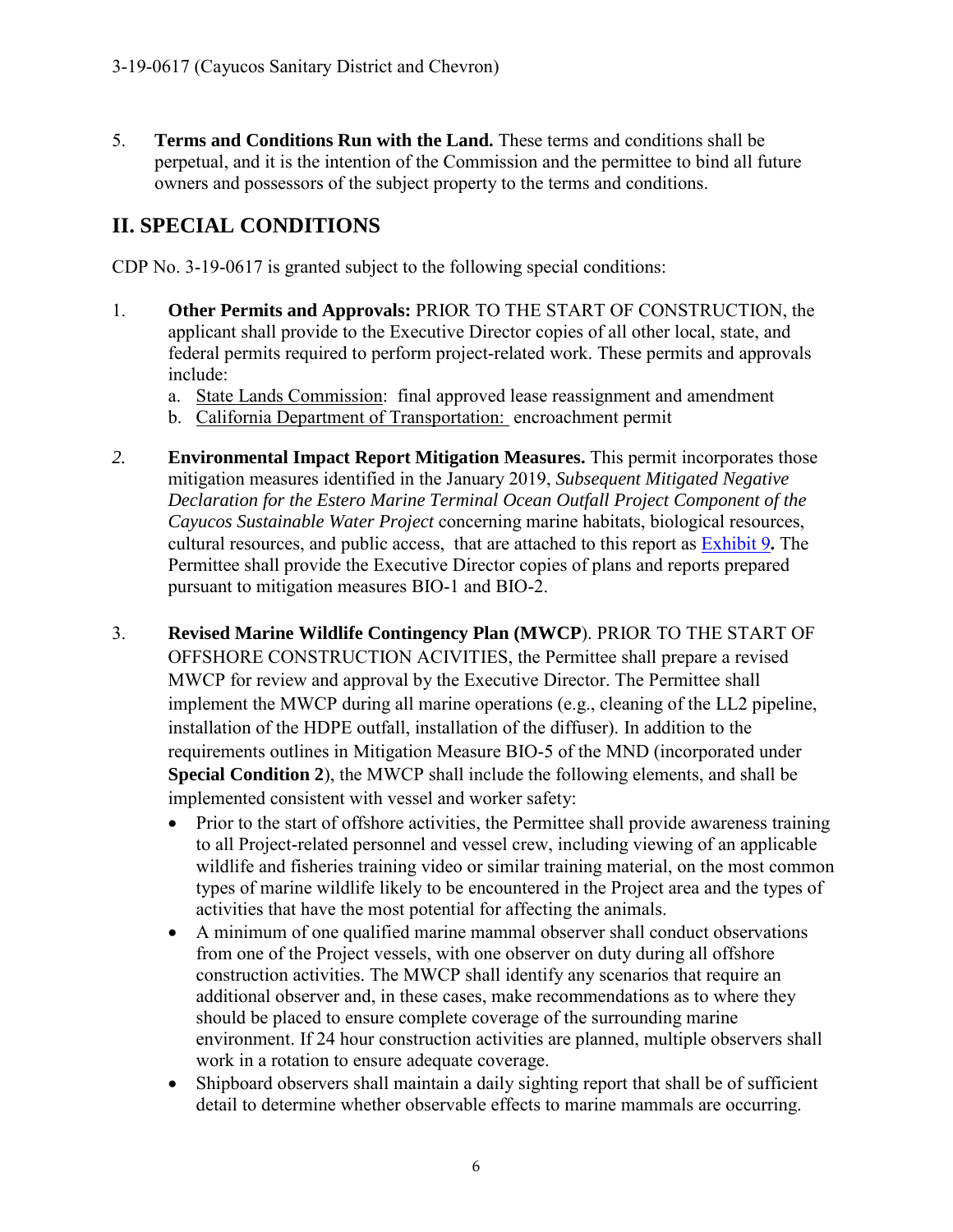- The observers shall have the appropriate safety and monitoring equipment adequate to conduct their activities (including night-vision equipment).
- The observers shall have the authority to stop any activity that could result in harm to a marine mammal or sea turtle. For monitoring purposes, the observers shall establish a 500 foot radius avoidance zone around the project vessels for the protection of large marine mammals (i.e., whales) and a 100-foot radius avoidance zone around the project vessels for the protection of smaller marine mammals (i.e., dolphins, sea lions, seals, etc.) or sea turtles.
- In the event that a whale becomes entangled in any cables or lines, the observer shall immediately notify the National Marine Fisheries Service (NMFS) and the Executive Director, so appropriate response measures can be implemented. Similarly, if any "take"<sup>[1](#page-6-0)</sup> involving harassment or harm to a marine mammal occurs, the observer shall immediately notify the Executive Director, NMFS and any other required regulatory agency.
- Propeller noise and other noises associated with offshore construction activities shall be reduced or minimized to the extent feasible.
- A final report summarizing the results of monitoring activities shall be submitted to the Executive Director and other appropriate agencies no more than 90 days following completion of offshore construction activities. The report shall include: (a) an evaluation of the effectiveness of monitoring protocols and (b) reporting of (i) marine mammal, sea turtle, and other wildlife sightings (species and numbers); (ii) any wildlife behavioral changes; and (iii) any project delays or cessation of operations due to the presence in the project area of marine wildlife species subject to protection.
- 4. **Hard Bottom Habitat Avoidance.** PRIOR TO ANY IN-WATER CONSTRUCTION, the Permittee shall submit to the Executive Director for review and written approval a map of the LL2 outfall and proposed diffuser location demonstrating that existing hard bottom substrate areas would be avoided.
- 5. **Anchoring Plan**. PRIOR TO THE COMMENCEMENT OF OFFSHORE ACTIVITIES, the Permittee shall prepare and submit an Anchoring Plan to the Executive Director for review and approval that describes how the Permittee will avoid placing anchors on sensitive ocean floor habitats. The Plan shall include at least the following information:
	- A list of all vessels that will anchor during the Project and the number and size of anchors to be set;
	- Detailed maps showing proposed anchoring sites that are located at least 40 feet (12) meters) from rocky habitat identified during geophysical surveys;
	- A description of the navigation equipment that would be used to ensure anchors are accurately set; and
	- Anchor handling procedures that would be followed to prevent or minimize anchor dragging, such as placing and removing all anchors vertically.

<span id="page-6-0"></span> $\overline{a}$ <sup>1</sup> As defined under the Marine Mammal Protection Act.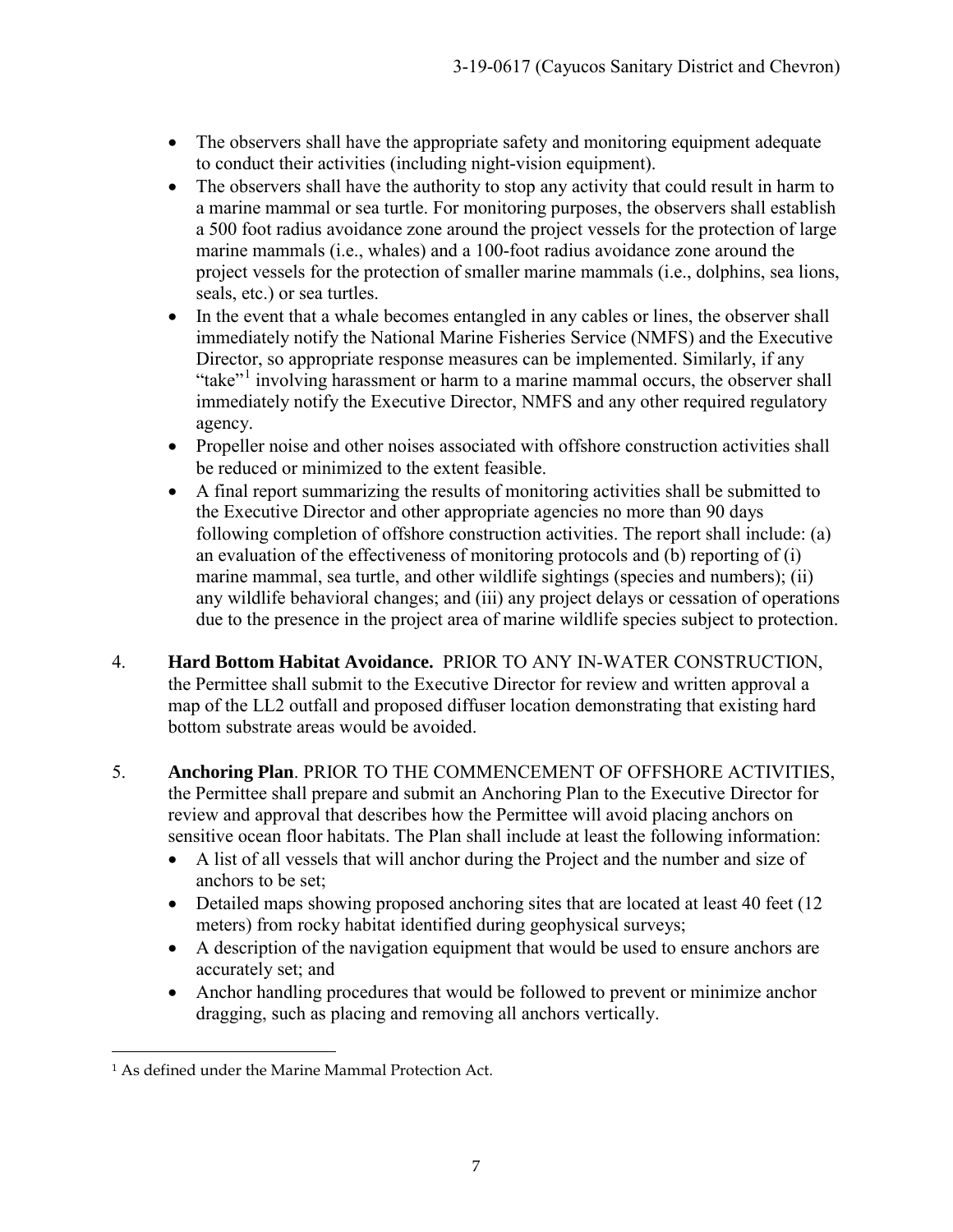- 6. **Spill Prevention and Response Plan.** PRIOR TO ISSUANCE OF THE COASTAL DEVELOPMENT PERMIT, the Permittee shall submit a Project-specific Spill Prevention and Response Plan to the Executive Director for review and approval. The Plan shall identify the worst-case spill scenario and demonstrate that adequate spill response equipment will be available. The Plan also shall include preventative measures the Permittee will implement to avoid spills and clearly identify responsibilities of onshore and offshore contractors and the Permittee personnel and shall list and identify the location of oil spill response equipment (including booms), appropriate protocols and response times for deployment. Petroleum-fueled equipment on the main deck of all vessels shall have drip pans or other means of collecting dripped petroleum, which shall be collected and treated with onboard equipment. Response drills shall be in accordance with Federal and State requirements. Contracts with off-site spill response companies shall be in-place and shall provide additional containment and clean-up resources as needed.
- 7. **Critical Operations and Curtailment Plan (COCP).** PRIOR TO ISSUANCE OF THE COASTAL DEVELOPMENT PERMIT, the Permittee shall submit a Final COCP to the Executive Director for approval. The COCP shall define the limiting conditions of sea state, wind, or any other weather conditions that exceed the safe operation of offshore vessels, equipment, or divers in the water; that hinder potential spill cleanup; or in any way pose a threat to personnel or the safety of the environment. The COCP shall provide for a minimum ongoing five-day advance favorable weather forecast during offshore operations. The plan shall also identify the onsite person with authority to determine critical conditions and suspend work operations when needed.
- 8. **Marine Discharge**. There shall be no marine discharge of sewage or bilge/ballast water from vessels either installing or repairing the cable. A zero-discharge policy shall be adopted for all project vessels.
- 9. **Stormwater Management Plan:** PRIOR TO ANY PROJECT-RELATED GRADING OR FILLING, the Permittee shall provide for the Executive Director's review and approval a Stormwater Management Plan that describes all structural and non-structural measures the Permittee will implement to avoid and minimize stormwater-related impacts during construction activities. The Plan shall identify measures the Permittee will implement to store and/or contain materials, soils, and debris originating from the project in a manner that precludes their uncontrolled entry and dispersion into nearby waters or habitat areas. Any debris that inadvertently enters coastal or riparian waters shall be removed immediately. The Plan will identify Best Management Practices (BMPs) that will be implemented during project activities to prevent erosion and excessive sedimentation and to protect wetlands, coastal waters and upland habitats from stormwater runoff associated with project activities.
- 10. **Diffuser Turbidity Study**. PRIOR TO OPERATION OF THE DIFFUSER, the Permittee shall submit a study design for a Diffuser Turbidity Study to the Executive Director for review and written approval to verify that operation of the diffuser does not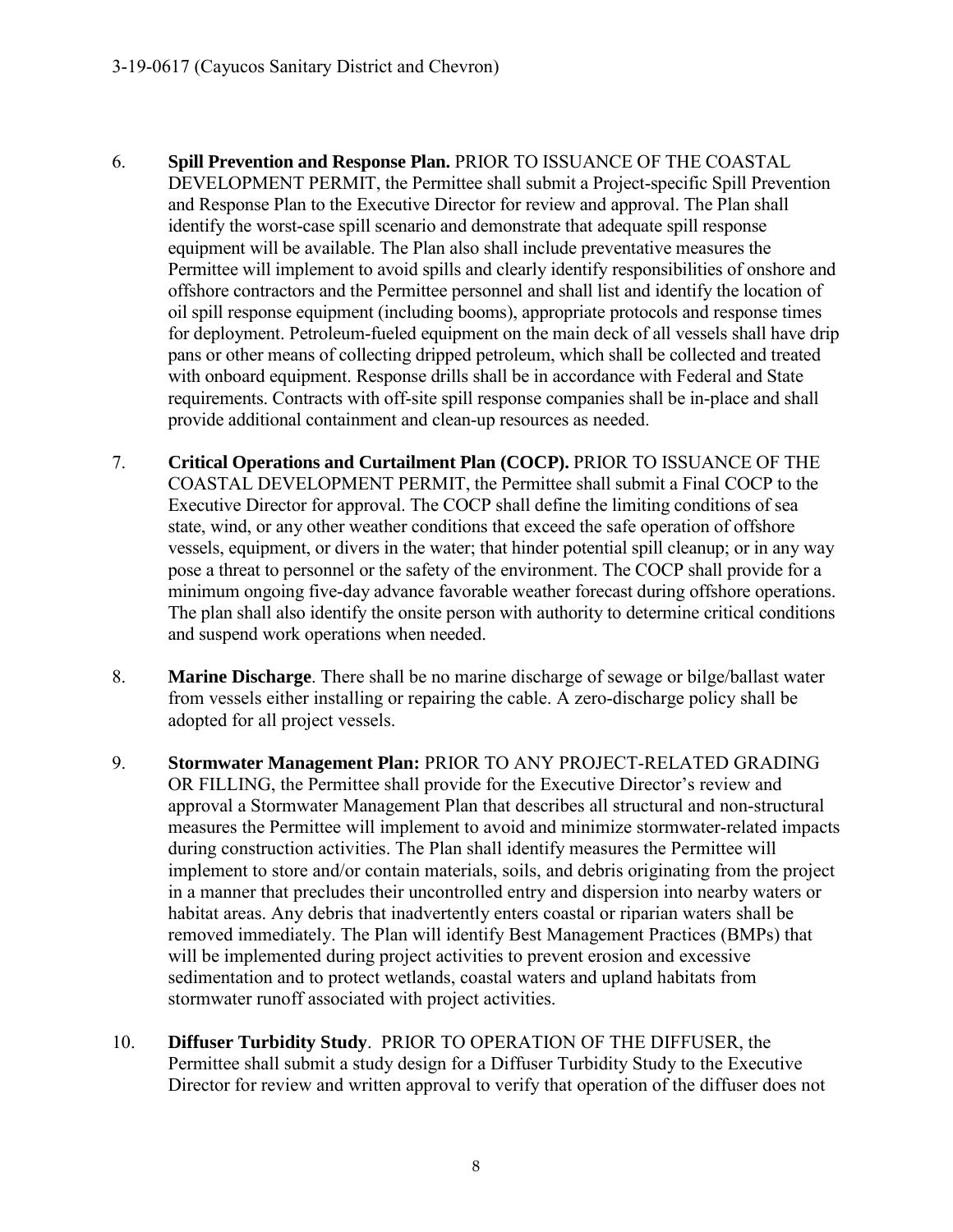induce scour or significantly increase turbidity levels under the full range of operational and environmental conditions. The Study shall include the following components:

- a. A description of ambient conditions including background turbidity levels and sediment grain size.
- b. A data collection timeframe that captures the full range of operational flows for the diffuser, and a full range of weather and ocean current conditions.
- c. A description of data to be collected including sampling location, methods and frequency.

The Permittee shall implement the approved Study within the specified timeframe. Results of the study, including a comparison of pre- and post-diffuser turbidity and scour data, shall be submitted to the Executive Director for review and written approval. If results of the Study indicate that operation of the diffuser results in a significant increase in turbidity or seabed scour as compared to ambient conditions, the Permittee shall submit an amendment to this CDP to address this impact, unless the Executive Director determines that an amendment is not necessary.

11. **Recycled Water Management Plan.** WITHIN ONE YEAR OF COMMENCING OPERATION OF THE CSWP OUTFALL, the Permittee shall submit to the Executive Director for review and written approval a Recycled Water Management Plan. The objective of the RWMP shall be to ensure that the maximum amount of tertiary-treated recycled water is produced, and the maximum amount of such water is used for beneficial reuse purposes, with the ultimate goal of achieving 100% reuse. The Plan shall identify actions the CSD will take within a five and ten-year period to implement beneficial reuse, as well as specific projected timelines to implement the proposed actions. These actions may include developing programs and infrastructure for urban and agricultural reuse, groundwater replenishment, or other beneficial reuse that serves the community's water needs and protects coastal resources. The Plan shall take into account potential effects of sea level rise and potential aquifer seawater intrusion, and specifically address replacing existing potable water use with recycled water use where feasible and appropriate. Every five years, the CSD shall submit to the Executive Director an updated RWMP that describes progress made towards the goal of 100% reuse of CSWP treated effluent in the subsequent five-year period and updated actions and timelines for the upcoming five and ten year horizons. The CSD shall submit updated RWMPs until such time as the outfall is removed.

Once the outfall is no longer needed for the discharge of treated effluent from the CSD, the CSD shall be responsible for removing it from the marine environment. Specifically, WITHIN 90 DAYS OF EITHER TAKING THE OUTFALL OUT OF SERVICE or after the expiration or sooner termination of the Permittee's California State Lands lease(s) or permit(s), the Permittee shall apply for an amendment to this permit to remove the outfall pipe and diffuser in its entirety from the territorial waters of the State of California. Upon approval by the Commission of the permit amendment, the applicant shall implement the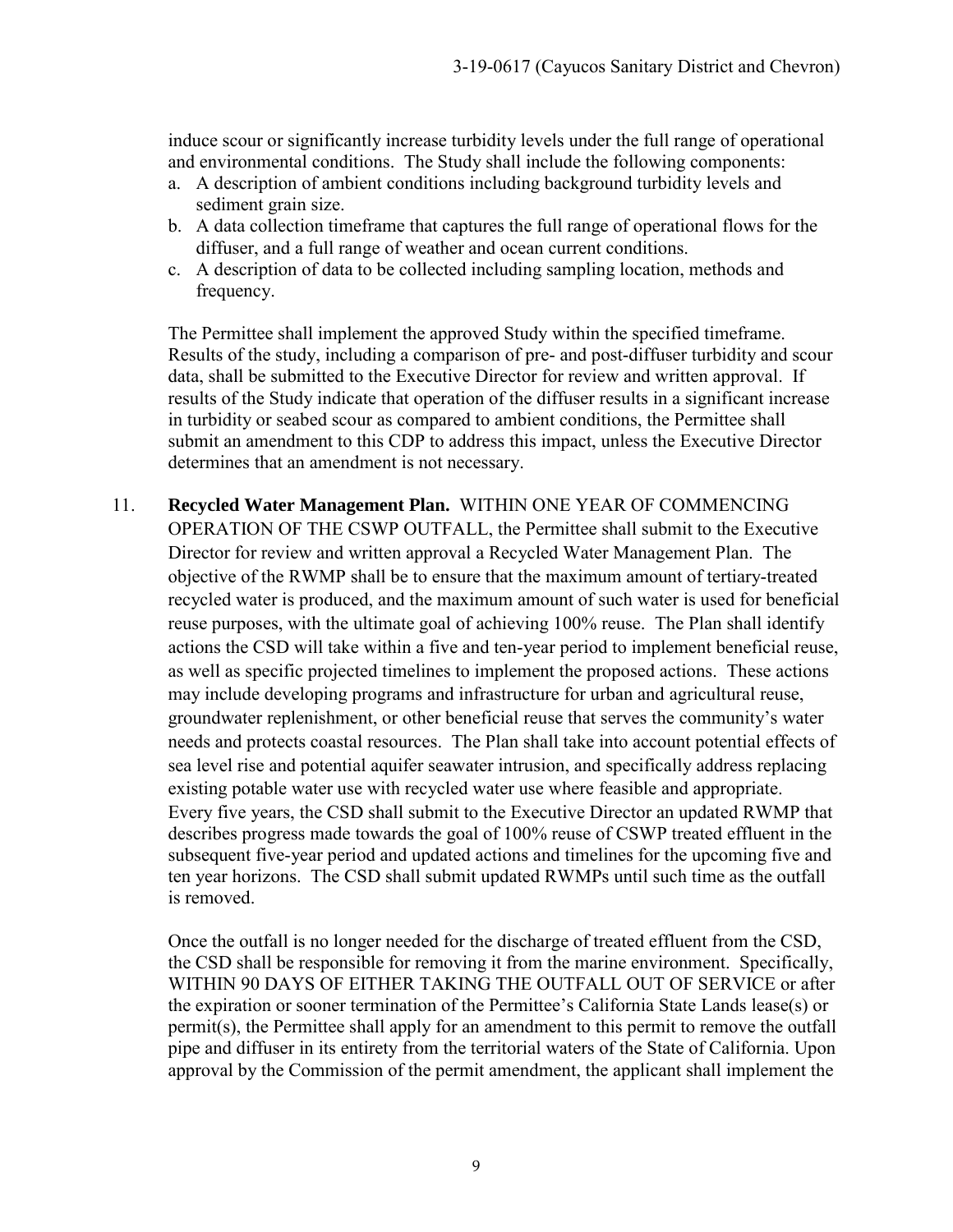outfall removal project authorized by the amendment in accordance with the time schedule specified therein.

All requirements above and all requirements of the approved RWMP shall be enforceable components of this CDP. The Permittee shall undertake development in accordance with this condition and the approved RWMP. The deadlines included in this Special Condition can be extended by the Executive Director for good cause.

- 12. **Changes to Nautical Charts.** WITHIN 30 DAYS OF COMPLETING INWATER CONSTRUCTION, the Permittee shall provide written verification to the Executive Director that the Permittee has submitted project-related information to NOAA to be included on area nautical charts. Information submitted shall include as-built drawings, blueprints, or other engineering documents which depict the completed development; geographic coordinates of the location, using a Differential Geographic Positioning System (DGPS) unit or comparable navigational equipment; and the Permittee's point of contact and telephone number.
- 13. **Approved Public Lots.** This CDP authorizes four lots (i.e., lots 6N, 6NE, 6SW, and 7N as described and shown on pages **[Exhibit 7](https://documents.coastal.ca.gov/reports/2019/9/w15a/w15a-9-2019-exhibits.pdf)**) provided they are transferred to the Cayucos Sanitary District (or another public entity authorized by the Executive Director). Immediately upon Commission approval of this CDP, no development, as defined in Coastal Act Section 30106, shall occur within such lots except for authorized development related to: (1) public recreational access; (2) habitat restoration/enhancement; (3) public service purposes (including but not limited to public utility infrastructure; inspection, maintenance, and removal of existing outfall lines; etc.); (4) archeological recovery and preservation; (5) ceremonial and other passive use for tribal members; and (6) within lot 7N only, agricultural and agriculturally related uses.

**WITHIN ONE YEAR OF THE DATE OF THE APPROVAL OF THIS CDP** (i.e., no later than September 11, 2020) the Permittees shall execute and record a document or documents, in a form and content acceptable to the Executive Director, restricting the use and enjoyment in perpetuity of the four lots as described above and as shown on **[Exhibit](https://documents.coastal.ca.gov/reports/2019/9/w15a/w15a-9-2019-exhibits.pdf)  [7](https://documents.coastal.ca.gov/reports/2019/9/w15a/w15a-9-2019-exhibits.pdf)**. No development, as defined in Coastal Act Section 30106, shall occur within any of the lots except as described above. The recorded document(s) shall include a legal description and corresponding graphic depiction of the legal lots subject to this CDP that are prepared by a licensed surveyor. The document(s) shall be recorded free of prior liens and any other encumbrances that the Executive Director determines may affect the interest being conveyed. The document(s) shall run with the land in favor of the People of the State of California, binding successors and assigns of the Permittees and/or landowners in perpetuity.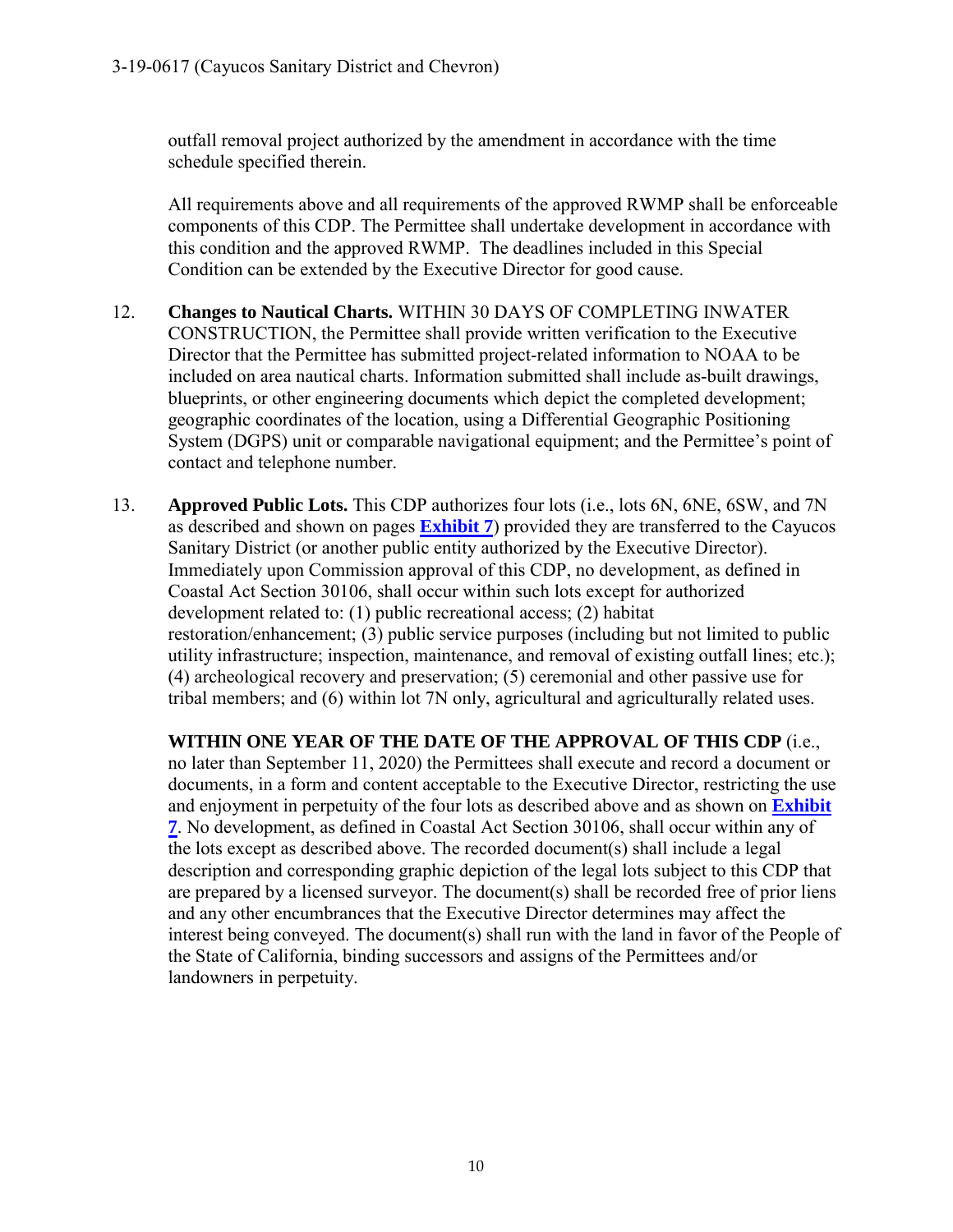# <span id="page-10-0"></span>**III. FINDINGS AND DECLARATIONS**

# <span id="page-10-1"></span>**A. PROJECT DESCRIPTION AND BACKGROUND**

The Cayucos Sanitary District (CSD) proposes to install new conveyance infrastructure, including the repurposing of the existing Chevron Estero Marine Terminal (EMT) Load Line 2 (LL2) offshore pipeline, for use as a treated wastewater effluent outfall [\(Exhibits 1 and 2\)](https://documents.coastal.ca.gov/reports/2019/9/w15a/w15a-9-2019-exhibits.pdf). The proposal would support a new tertiary Water Resource Recovery Facility (WRRF) that the CSD is constructing further inland. The proposed work is part of a larger project called the Cayucos Sustainable Water Project (CSWP). Construction and operation of the proposed WRRF and construction of inland effluent and influent pipelines along Toro Creek Road were evaluated in an Environmental Impact Report (EIR) certified by the CSD in April 2017, and on June 22, 2017, San Luis Obispo County issued of a CDP for these inland components of the CSWP, finding them consistent with the County's certified LCP. The development proposed under this CDP includes work within the Commission's original jurisdiction needed to convey the treated effluent from the new effluent pipeline (approved under the County's CDP) along Highway 1 to a vertical riser within the Chevron Estero Marine Terminal property, and then out to the ocean via LL2. More specifically, the proposed project includes the following components:

## **1. Modifications to Lift Station 5**

The existing Lift Station 5 conveys sewage from the southern terminus of the CSD to the shared Monterey Bay Cayucos Sanitary District Wastewater Treatment Plant (MBCSD WWTP) [\(Exhibit 2\)](https://documents.coastal.ca.gov/reports/2019/9/w15a/w15a-9-2019-exhibits.pdf). As a component of the CSWP, the lift station will be reconfigured to convey sewage to the CSWP WRRF site. Treated effluent will be conveyed from the WRRF back to Lift Station 5 for conveyance to the MBCSD WWTP during testing and startup. Once the WRRFs operational testing is complete, the Lift Station will only convey wastewater to the WRRF, and the pumps and facilities for pumping to Morro Bay will be decommissioned.

## **2. Conveyance of Treated Effluent to Outfall**

From Lift Station 5, treated wastewater will be conveyed by existing force mains in the Caltrans right of way, including on the Highway1 bridge over Toro Creek. Once across Toro Creek, a new 14-inch effluent pipeline segment will be constructed to tie-in to an existing vertical riser for LL2 on the EMT property [\(Exhibit 4\)](https://documents.coastal.ca.gov/reports/2019/9/w15a/w15a-9-2019-exhibits.pdf). The 100 ft. tie-in would be located in an existing paved area and would involve excavation within a 3600 square foot footprint [\(Exhibit 10\)](https://documents.coastal.ca.gov/reports/2019/9/w15a/w15a-9-2019-exhibits.pdf).

## **3. Conversion of LL2 into an outfall for use by the CSWP**

Conversion of LL2 into an outfall will require 3 steps: a) Pigging and flushing of LL2 and LL1, b) Installation of a 12-inch high density polyethylene (HDPE) pipeline inside of LL2, and c) Installation of a diffuser on the seaward end of the HDPE line [\(Exhibit 3\)](https://documents.coastal.ca.gov/reports/2019/9/w15a/w15a-9-2019-exhibits.pdf). All offshore construction work is expected to take approximately 4 weeks.

## Pigging and Flushing of LL2 and LL1

Although the LL2 and LL1 pipelines were flushed in 1999 to reduce total petroleum hydrocarbon (TPH) concentrations to less than 15 parts per million (PPM), both pipelines will be pigged and flushed again as part of this Project to verify current conditions. The pigging and flushing will ensure that any residual TPH in the water inside LL2 is lowered to levels less than 15 PPM.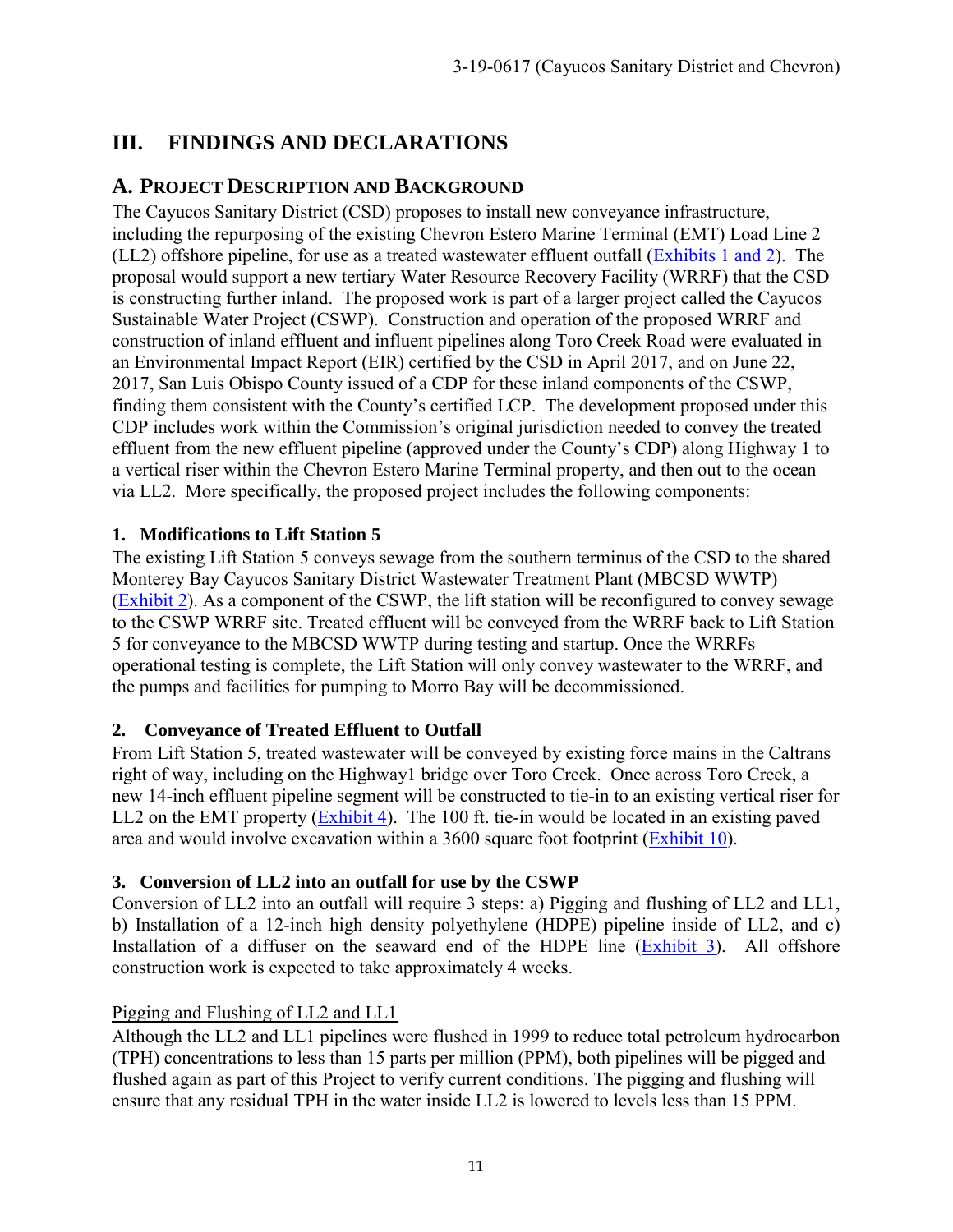Prior to the start of the pigging and flushing, the 16-inch by 20-inch reducer on the offshore terminus of LL2 will be removed and replaced with a temporary 20-inch diameter repair flange to facilitate passage of 20-inch diameter pigs. To accomplish this, the LL2 pipeline will first be vacuum-sealed at the terminus inside EMT to prevent the water and oil inside the pipeline from escaping from the offshore end when the reducer is removed, and the repair flange and pig launcher are attached. To further ensure that residual hydrocarbons are not released into the marine environment, a metal seep tent will be installed over the offshore terminus [\(Exhibit 5\)](https://documents.coastal.ca.gov/reports/2019/9/w15a/w15a-9-2019-exhibits.pdf). Divers will then pump 7500 gallons of seawater into the pipeline to push back any contaminated water approximately 500 feet. Any water captured at the onshore end of the pipeline will be placed in frac tanks inside the EMT. Once seawater has been pumped into the pipeline, the vacuum will be re-established. Next, divers will cut off the blind flange at the offshore terminus and install a 20-inch mechanical repair flange and a 20-inch pig launcher. A pig receiver will be installed at the onshore terminus and connected to the frac tanks within the EMT.

Once the pigging and flushing system is in place, a pig train consisting of three pigs and an approximately 150-foot long 90/10 seawater/biodegradable surfactant pill will be pressed through the pipeline from the offshore terminus to the onshore terminus. This pigging/flushing process will be repeated at least once to ensure that total petroleum hydrocarbon (TPH) levels inside the pipeline are less than 15 PPM. All wastewater will be collected in the frac tanks staged within the EMT, treated, and discharged through Chevron's existing outfall in accordance with an existing NPDES permit. Pigging and flushing is expected to produce approximately 128,000 gallons of wastewater and is anticipated to take approximately 2 weeks to complete.

A similar procedure will be used to pig and flush LL1.

## Installation of HDPE pipeline inside of LL2

A 12-inch High Density Polyethylene (HDPE) pipeline will then be pulled through the existing LL2 pipeline. The HDPE pipeline will be assembled into strings and staged inside the EMT and then placed on portable pipe rollers aligned with the LL2 onshore terminus. To facilitate backpulling the HDPE pipeline through LL2, the termination riser will be excavated to horizontal pipe and then the vertical riser will be cut and removed to expose the horizontal pipe. Offshore, a messenger line will be installed using a pig, and then used in conjunction with a winch installed on a dive support vessel anchored near the LL2 offshore terminus, to install a 1 inch synthetic hawser wire to assist with the pulling. Once these preparations are completed, the hawser wire will be attached to the first string of HDPE pipeline, and then this and subsequent string will be pulled through the LL2 casing. Once it is pulled through, a flange will then be fitted to the offshore end of the HDPE pipeline. All work will take place within designated laydown areas consisting of paved areas or ruderal/annual grassland areas within the EMT. Assembly of the HDPE pipeline string is anticipated to require 24-hour operations for approximately 2 days.

## Installation of a diffuser on the seaward end of the HDPE line

A 200-foot long diffuser will be assembled in Morro Bay and transported to the project area via tugboat [\(Exhibit 6\)](https://documents.coastal.ca.gov/reports/2019/9/w15a/w15a-9-2019-exhibits.pdf). Using a dive support vessel and two tugboats, the diffuser will be installed on cradles placed on the seafloor and connected to the offshore end of the HDPE pipeline.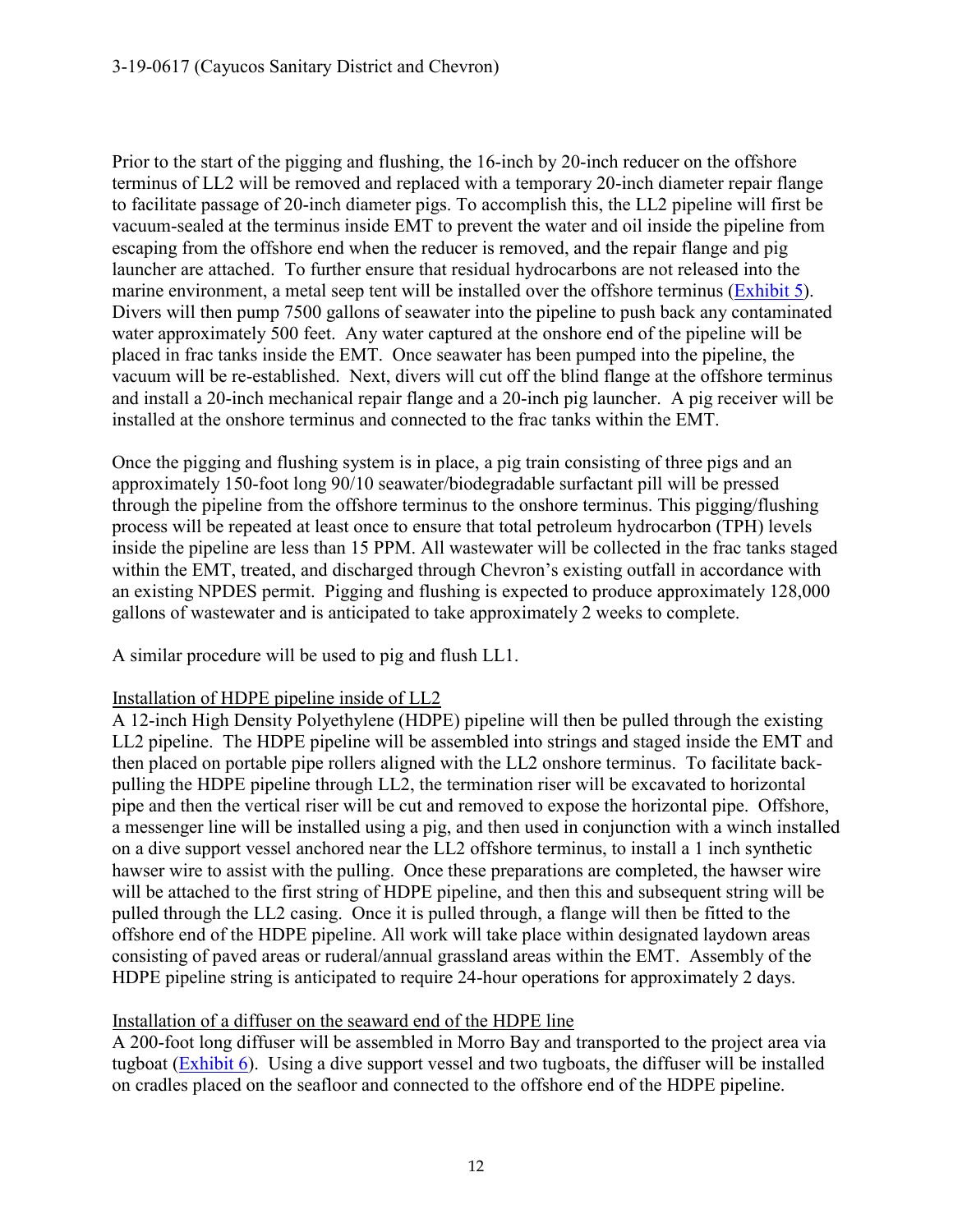## **4. Creation of public lots**

The Applicants propose a lot line adjustment and subdivision to create four new public lots (i.e., upon transfer to the CSD they will be publicly owned lots) that would be transferred from Chevron to the CSD. The lots would be formed from portions of two existing lots owned by Chevron, Lot 6 (85.1 acres) and Lot 7 (33.6 acres) (see **[Exhibit 7](https://documents.coastal.ca.gov/reports/2019/9/w15a/w15a-9-2019-exhibits.pdf)**). These two existing lots include all of the Chevron land west of Highway 1, as well as the portion of Chevron land nearest Highway 1 at the entrance to the former Chevron facility. The new public lots would be Lot 6N (6.27 acres), Lot 6NE (7.02 acres), Lot 6SW (8.96 acres), and Lot 7N (17.36 acres) as shown in **[Exhibit 7](https://documents.coastal.ca.gov/reports/2019/9/w15a/w15a-9-2019-exhibits.pdf)**. Existing Lots 6 and 7 would remain in a reduced configuration (i.e., Lot 6 would be reduced to 62.86 acres and Lot 7 to 16.18 acres). A future potential fifth public lot (i.e., Lot 6W, 4.28 acres) is shown on **[Exhibit 7](https://documents.coastal.ca.gov/reports/2019/9/w15a/w15a-9-2019-exhibits.pdf)**, but it is not part of the current proposal. This future potential public lot is envisioned to be transferred from Chevron to the City of Morro Bay, but must first be approved by the City, and its creation would require a CDP. Until such time as Lot 6W may be created, this area will remain part of existing Lot 6.

# <span id="page-12-0"></span>**B. COASTAL COMMISSION JURISDICTION AND STANDARD OF REVIEW**

The project site is located within three different jurisdictions. Lift Station 5 is located within the Coastal Zone and within the City of Morro Bay's certified Local Coastal Program (LCP) boundary. All of the remaining onshore work (shoreward of the mean high tide line) is located within the Coastal Zone and within the San Luis Obispo County's certified Local Coastal Program (LCP) boundary. The offshore work is within the Commission's original jurisdiction.

Section 30601.3 of the Coastal Act provides that when a project requires a coastal development permit from a local government with a certified Local Coastal Program and the Coastal Commission, a single, consolidated coastal development permit for the entire project may be considered by the Coastal Commission if the applicant and local government agree to that process. That section provides that the Coastal Act Chapter 3 policies serve as the legal standard of review, with certified LCPs serving as guidance. On June 25, 2019, the City of Morro Bay requested a consolidated permit under Section 30601.3 of the Coastal Act. On August 5, 2019, San Luis Obispo County requested a consolidated permit under Section 30601.3 of the Coastal Act. The applicant also agreed to a consolidated permit for the portions of the project within the City and County's jurisdiction.

# <span id="page-12-1"></span>**C. OTHER AGENCY APPROVALS AND TRIBAL CONSULTATIONS**

## **San Luis Obispo County and City of Morro Bay**

The proposed project is partially located within the unincorporated area of the County of San Luis Obispo within the Estero Planning Area and within the City of Morro Bay boundary. The portion of the Project within the City of Morro Bay is the Lift Station 5 area, and the portion of the project within the County of San Luis Obispo is the pipe tie-in site and pipeline trench in the Caltrans right-of-way. In June of 2017, San Luis Obispo County issued a Conditional Use Permit and a Development Plan/CDP for the overall CSWP project. However, this approval did not include the repurposing and use of the Chevron outfall. As described in the previous section,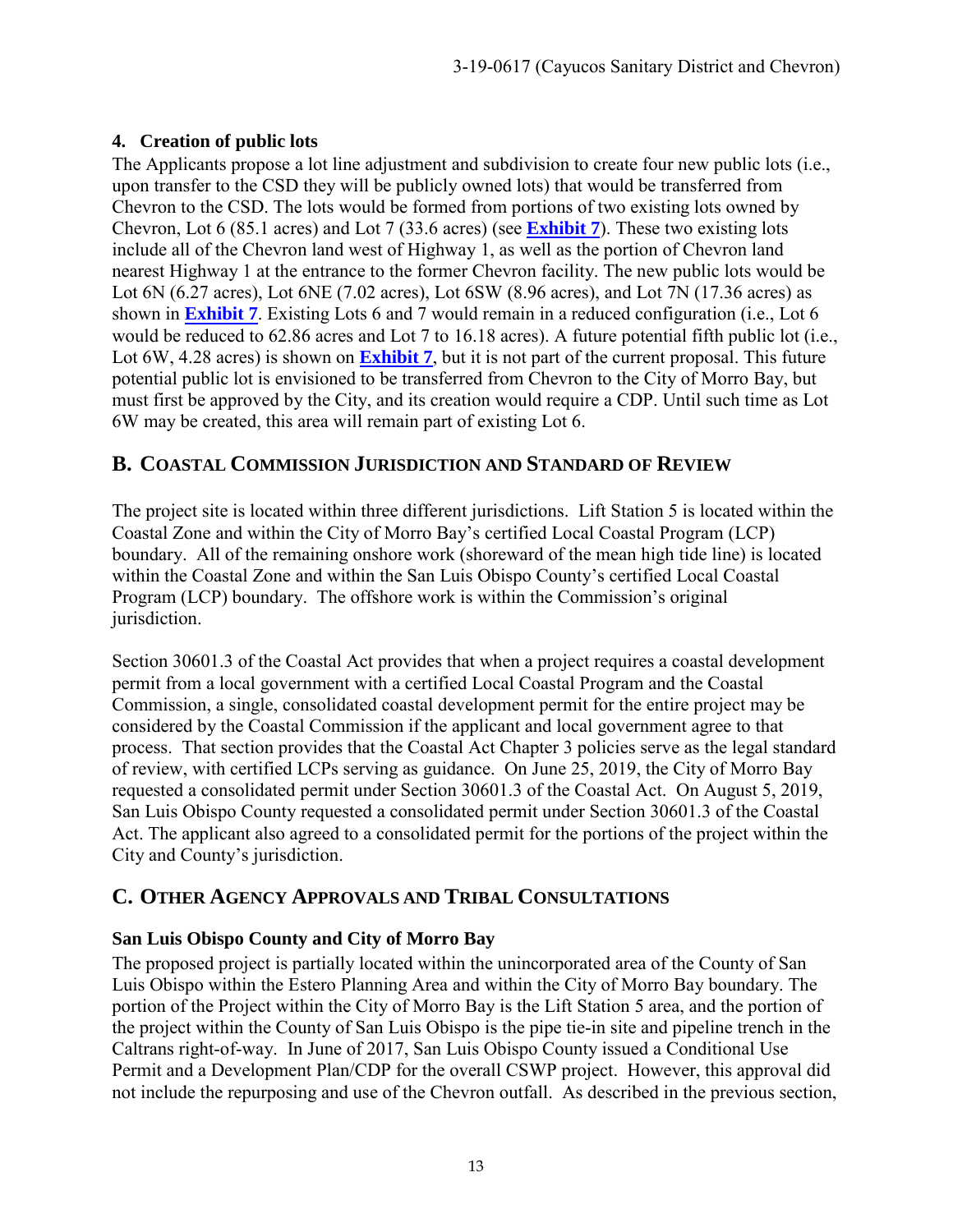both the County and the City have requested that the Commission consider a consolidated CDP for the proposed project.

## **Regional Water Quality Control Board – Central Coast Region (RWQCB)**

The RWQCB regulates waste discharges into receiving waters in the project area. On August 9, 2016, the RWQCB issued a Section 401 water quality certification for construction of the proposed project. The RWQCB will also issue a National Pollutant Discharge Elimination System (NPDES) permit for operation of the proposed outfall and diffuser. The NPDES permit is pending.

## **California State Lands Commission (CSLC)**

The CSLC manages the State's sovereign and public trust lands, including tide and submerged lands and the beds of navigable rivers, streams, lakes, bays, estuaries, inlets, and straits. The LL2 pipeline is located on submerged and tidal lands leased to Chevron by the CSLC. The CSD applied to the CSLC for approval of a proposed lease reassignment for the LL2 pipeline to the CSD and lease amendment for the pipeline use and outfall diffuser installation. The CSLC approved the lease reassignment and amendment on August 22, 2019.

## **California Department of Transportation (Caltrans)**

A portion of the Project site is located within a Caltrans right-of-way along Highway 1, south of Toto Creek Road. The CSD has applied to Caltrans for an encroachment permit. This permit is pending.

## **U.S. Army Corps of Engineers (Corps)**

The Corps has regulatory authority over the proposed project under Section 10 of the Rivers and Harbors Act of 1899 (*33 U.S.C. 1344*) and Section 404 of the Clean Water Act (CWA) (*33 U.S.C. 1344*). The Applicant requested federal authorization from the Corps, which processed the request under Nationwide Permit #7 (Outfall Structures and Associated Intake Structures) and issued a permit on June 18, 2019 (contingent upon Commission authorization).

## **Tribal Outreach and Consultations**

During the process of reviewing CSD and Chevron's application for this project and developing this recommendation, Commission staff reached out to representatives from Native American Tribes understood to have current and/or historic connections to the project area. Contact information for these Representatives was gathered from the Native American Heritage Commission's Native American Contact List dated August 12, 2019. The Northern Chumash Tribal Council requested consultation and expressed general support for the proposed project. The Northern Chumash Tribal Council representative also expressed interest in seeing the CSD's proposed outfall removed completely as quickly as feasible in the future, especially given its location within the proposed Chumash Heritage National Marine Sanctuary. A representative from the yak tityu tityu yak tiłhini – Northern Chumash Tribe requested that their tribe be included in any required tribal monitoring.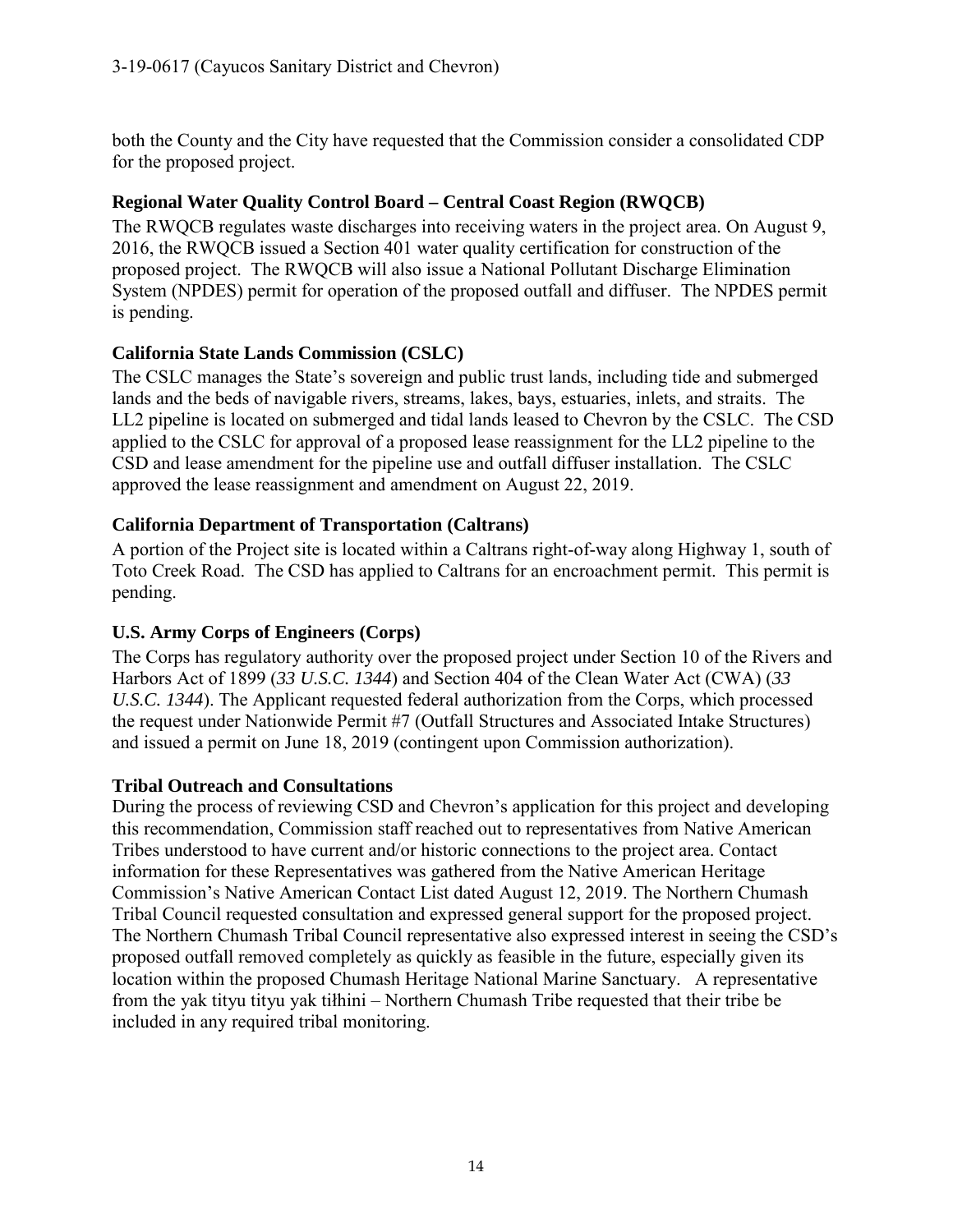## <span id="page-14-0"></span>**D. DREDGING AND PLACEMENT OF FILL IN COASTAL WATERS**

Coastal Act Section 30233(a) states:

*The diking, filling, or dredging of open coastal waters, wetlands, estuaries, and lakes shall be permitted in accordance with other applicable provisions of this division where there is no feasible less environmentally damaging alternative, and where feasible mitigation measures have been provided to minimize adverse environmental effects, and shall be limited to the following:* 

- *(1) New or expanded port, energy, and coastal-dependent industrial facilities, including commercial fishing facilities.*
- *(2) Maintaining existing, or restoring previously dredged depths on existing navigational channels, turning basins, vessel berthing and mooring areas, and boat launching ramps.*
- *(3) In open coastal waters, other than wetlands, including streams, estuaries, and lakes, new or expanded boating facilities and the placement of structural pilings for public recreational piers that provide public access and recreational opportunities.*
- *(4) Incidental public service purposes, including but not limited to, burying cables and pipes or inspection of piers and maintenance of existing intake and outfall lines.*
- *(5) Mineral extraction, including sand for restoring beaches, except in environmentally sensitive areas.*
- *(6) Restoration purposes.*
- *(7) Nature study, aquaculture, or similar resource dependent activities.*

The proposed project includes placement of a small length of HDPE pipeline and a 200-foot diffuser on the seafloor. This activity constitutes fill of open coastal waters that is subject to Coastal Act Section 30233(a), which imposes three tests on such an activity. The first test requires that the proposed activity must fit into one of the seven categories of uses enumerated above. The second test requires that there be no feasible less environmentally damaging alternative. The third test requires that feasible mitigation measures be provided to minimize the project's adverse environmental effects.

#### **Allowable Use Test**

One of the seven allowable uses of fill under 30233(a) is a coastal-dependent industrial facility. The proposed outfall, the purpose of which is provide a means to discharge treated effluent from a water treatment facility is "coastal-dependent" since it requires "a site on, or adjacent to, the sea to be able to function at all" as defined in Coastal Act Section 30101. The Commission thus finds that the proposed cable meets the allowable use test of Coastal Act Section 30233(a).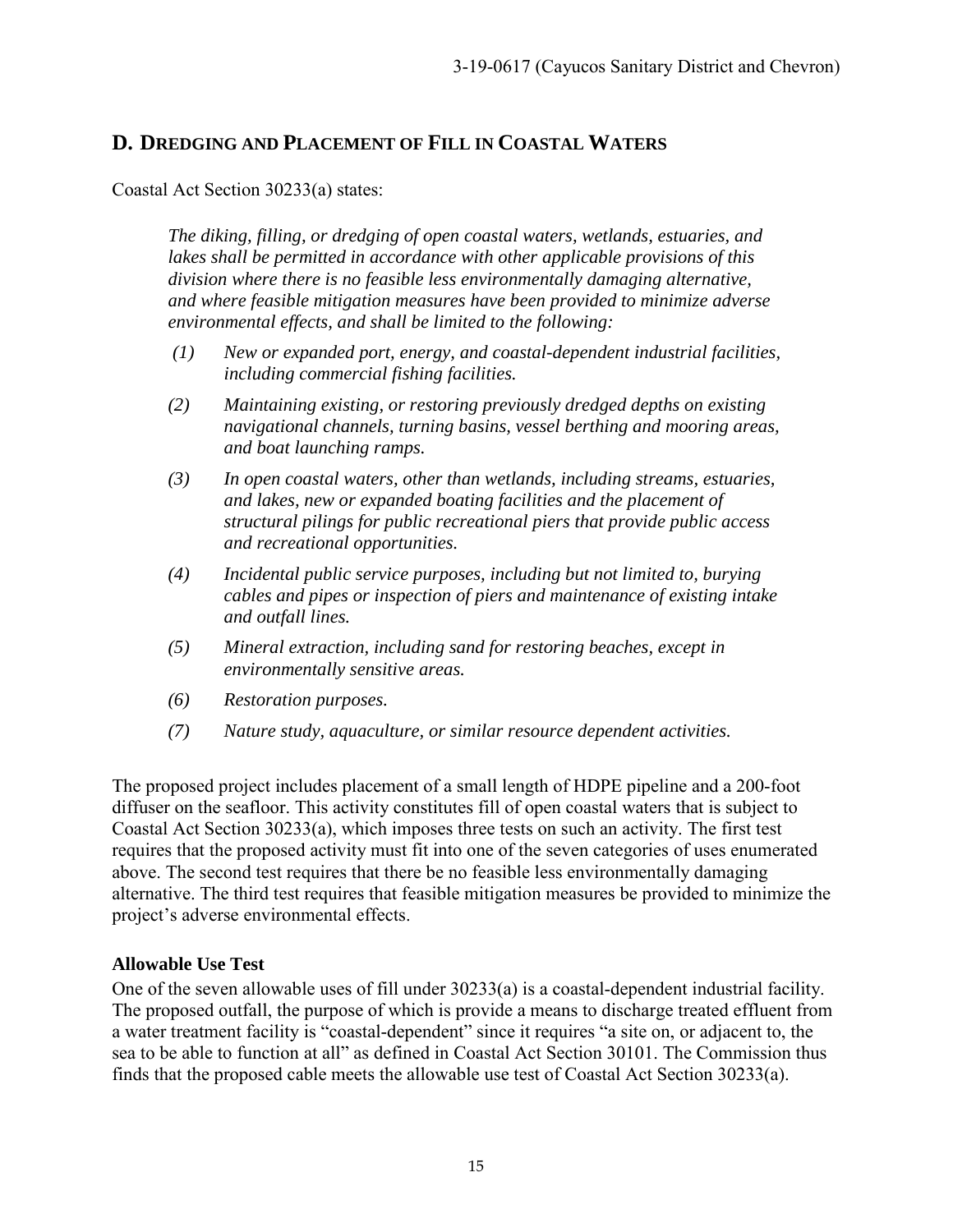#### **Alternatives**

The Commission must further find that there is no feasible less environmentally damaging alternative to the proposed project, especially with respect to the impacts of the proposed outfall on marine organisms and habitat. As part of the environmental review for the overall CSWP and specifically related to the proposed outfall, the CSD considered one alternative to the proposed repurposing of the Chevron LL2 pipeline: use of the existing Morro Bay WWTP outfall. This alternative was evaluated and approved under the overall CSWP, so it also corresponds to the No Project Alternative for this proposed project.

#### *Use of the existing Morro Bay WWTP*

The proposed project considered in the EIR for the CSWP included use of the existing Morro Bay WWTP outfall for discharge of treated effluent from the CSWP. The EIR evaluated effluent discharge via the Chevron LL2 pipeline as an alternative and generally found that the Chevron LL2 outfall would have similar or less environmental impacts when compared to the Morro Bay WWTP outfall. For example, the Chevron LL2 outfall is longer than the Morro Bay outfall and discharges into deeper water. This translates into less water quality impacts on the sea surface and closer to shore. And although the outfall pipe itself is longer, the total distance from the CSWP to the discharge point is shorter, thus decreasing the likelihood of impacts associated with an effluent pipe break, and decreasing costs and disturbance associated with maintenance of the effluent pipeline. Furthermore, use of the Chevron LL2 pipeline eliminates the need to pump treated effluent, thus decreasing greenhouse gas and other air emissions associated with use of the pumps.

In the future, the CSD intends to use its treated effluent as agricultural irrigation water and eventually, as potable water for the City of Cayucos. However, these ultimate uses have not yet been developed and approved by the relevant regulatory agencies. Thus, until such time as 100% of the treated effluent can be reused, an outfall is a necessary component of the project.

Accordingly, for the reasons described above, the Commission finds that the proposed project is the least environmentally damaging feasible alternative and therefore meets the second test of Coastal Act Section 30233(a).

#### **Mitigation**

The final requirement of Coastal Act Section 30233(a) is that dredging and filling of coastal waters may be permitted if feasible mitigation measures have been provided to minimize any adverse environmental effects. In Sections E and F of this report, the Commission has identified feasible mitigation measures that will minimize the adverse environmental effects of the outfall and diffuser. These mitigation measures include: avoiding hard substrate areas; submitting plans to minimize impacts from anchoring, spills of hazardous material and stormwater runoff; conducting a turbidity study to demonstrate that impacts from use of the diffuser are avoided and minimized; and submittal of a Recycled Water Management Plan demonstrating how the CSD will achieve 100% reuse of treated effluent from the CSWP and eliminate the need for the outfall.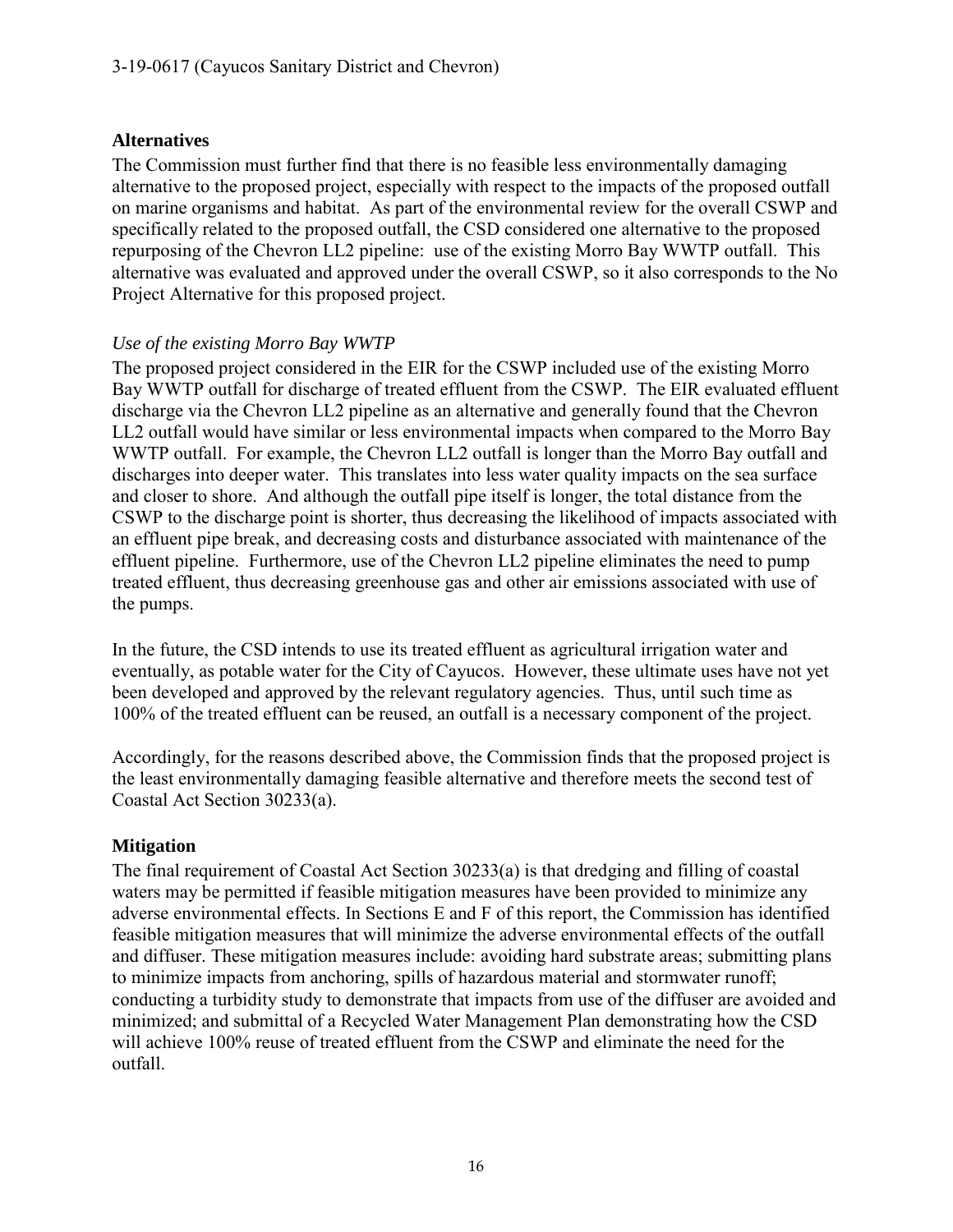With the imposition of the afore-mentioned conditions of this permit, the Commission finds that the third test of Coastal Act Section 30233(a) has been met, and the proposed project is consistent with Section 30233(a) of the Coastal Act.

## <span id="page-16-0"></span>**E. MARINE RESOURCES AND WATER QUALITY**

#### Section 30230 of the Coastal Act states:

*Marine resources shall be maintained, enhanced, and where feasible, restored. Special protection shall be given to areas and species of special biological or economic significance. Uses of the marine environment shall be carried out in a manner that will sustain the biological productivity of coastal waters and that will maintain healthy populations of all species of marine organisms adequate for longterm commercial, recreational, scientific, and educational purposes.* 

#### Section 30231 of the Coastal Act states:

*The biological productivity and the quality of coastal waters, streams, wetlands, estuaries, and lakes appropriate to maintain optimum populations of marine organisms and for the protection of human health shall be maintained and, where feasible, restored through, among other means, minimizing adverse effects of waste water discharges and entrainment, controlling runoff, preventing depletion of ground water supplies and substantial interference with surface water flow, encouraging waste water reclamation, maintaining natural vegetation buffer areas that protect riparian habitats, and minimizing alteration of natural streams.* 

#### Section 30232 of the Coastal Act states:

*Protection against the spillage of crude oil, gas, petroleum products, or hazardous substances shall be provided in relation to any development or transportation of such materials. Effective containment and cleanup facilities and procedures shall be provided for accidental spills that do occur.* 

The offshore portion of the project is located within Estero Bay, approximately 2.8 miles north of Morro Rock, and encompassing an approximately 400 square foot area located approximately 3,950 feet offshore of the Chevron EMT at a depth of approximately 51 feet [\(Exhibit 2\)](https://documents.coastal.ca.gov/reports/2019/9/w15a/w15a-9-2019-exhibits.pdf). Estero Bay is a natural, open embayment stretching across approximately 18 mi of open coastline from Point Estero in the north to Point Buchon in the south. According to the MND:

*The nearshore subtidal habitat in Estero Bay is predominantly sedimentary, and interspersed with isolated rocky features, such as Morro Rock. The epifauna of the shallower sedimentary habitats, including the Project site, typically includes several species of macro-invertebrates including sand stars (Astropecten armatus), sand dollars (Dendraster excentricus), and slender crabs (Metacarcinus [formerly Cancer] gracilis), as well as polychaete worms and mollusks. The rocky substrata tend to support a generally more diverse epibiota*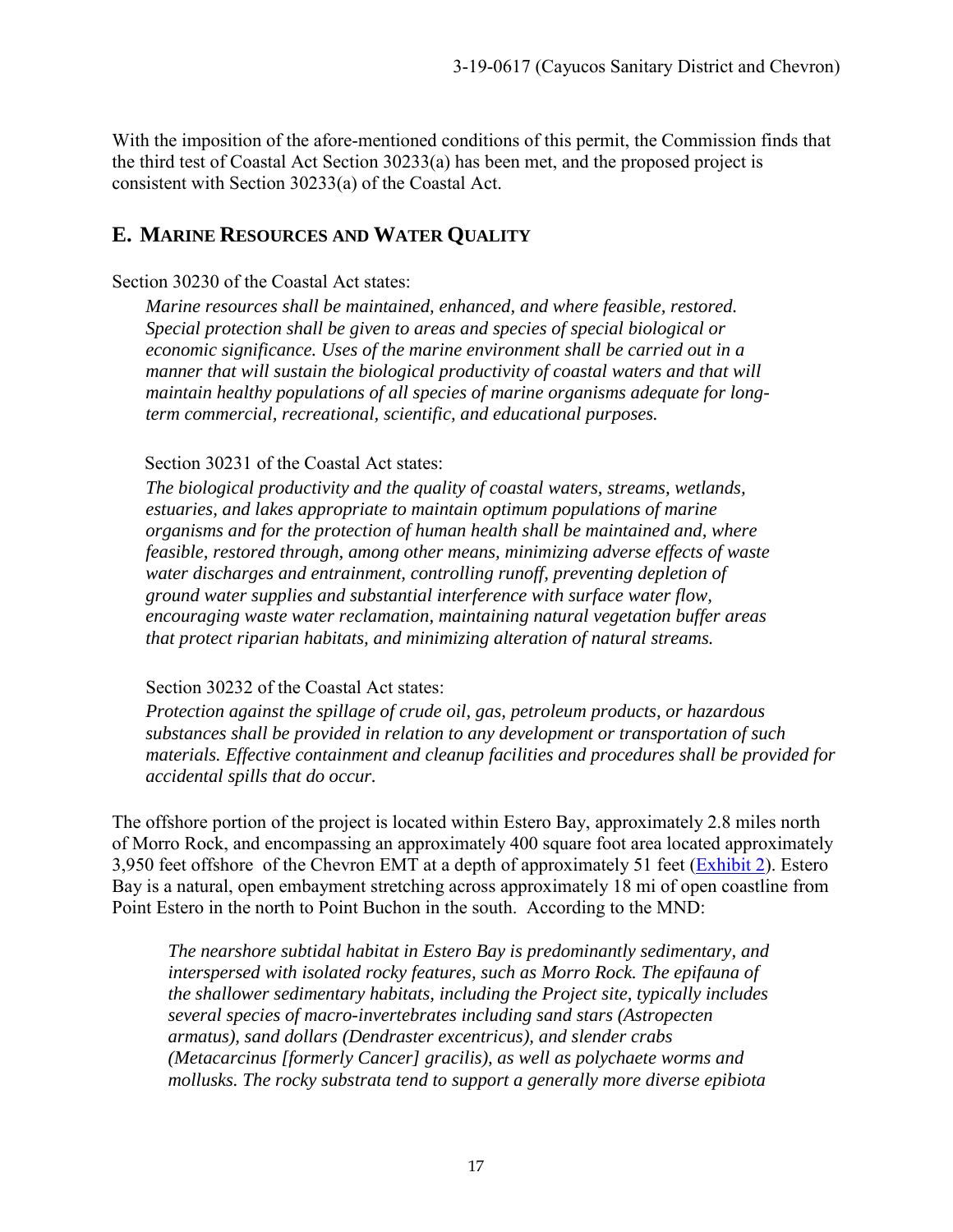*comprised of macrophytic algae, urchins, sea stars, and cnidarians (anemones and solitary corals)*.

This area is known for its biological diversity and contains several valuable marine habitats characterized by both soft and hard substrate, and supports several special-status species. Although not located within a State or federal Marine Protected Area, the project area is located approximately 2.5 miles north of the Morro Bay State Marine Recreational Management Area. The project area is also located within Critical Habitat for federally endangered leatherback turtle (*Dermochelys coriacea*). The larger Morro Bay area also serves as an important commercial fishery for a variety of fish and invertebrate species.

The proposed project involves the cleaning and repurposing of the Chevron LL2 pipeline for use as an outfall for the CSWP, including the installation and use of a diffuser at the offshore terminus of the outfall. This project has the potential to result in impacts to marine mammals and sea turtles, fish, hard bottom habitat, soft bottom habitat, and marine water quality. Each of these potential impacts is discussed in detail below. Impacts to marine species and habitat associated with the use of the diffuser are addressed in the marine water quality section.

## **1. Marine Mammal and Sea Turtle Impacts**

Whale species observed in the project area include gray whales (*Eschrichtius robustus*), humpback whales (*Megaptera novaeangliae*), blue whales (*Balaenoptera musculus*), fin whales (*B. physalus*), minke whales (*B. acutorostrata*), sperm whales (*Physeter microcephalus*), and killer whales (*Orincus orca*), several of which are listed as endangered under the federal Endangered Species Act. In addition, several types of dolphins and porpoises, including bottlenose dolphins (*Tursiops truncates*), Pacific white-sided dolphins (*Lagenorhynchus obliquidens*) and Risso's dolphins (*Gampus griseus*) are also common in the area. Other types of marine mammals such as pinnipeds (*e.g.,* sea lions, harbor seals) and fissipeds (*e.g.,* sea otters) and sea turtles have also been observed.

There are two potential types of impacts to whales and other marine wildlife due to the proposed project: collision with project vessels and exclusion or avoidance of habitat areas. Ship strikes of whales or sea turtles, especially during transit, present the most serious concern. However, during offshore construction activities, project support vessels will be anchored, thus minimizing the potential for collisions. In addition, impacts from noise and vessel movement have the potential to result in behavioral changes or disruptions in migration routes. These impacts, however, would be temporary and geographically isolated and would not cause disruptions substantially different than normal ship traffic through the area.

The MND includes one mitigation measure, Mitigation Measure BIO-5, intended to reduce the impact to marine mammals and sea turtles to a less than significant level. This measure includes monitoring by a marine biologist, designation of a 100-meter protection zone around the project site, and development of a Final Marine Wildlife Contingency Plan. **Special Condition 2** requires the CSD to implement these mitigation measures. Although these measures are likely to decrease collision risk, additional measures are necessary to enable the proposed project to be found consistent with the requirement to protect marine species as required by Section 30230 of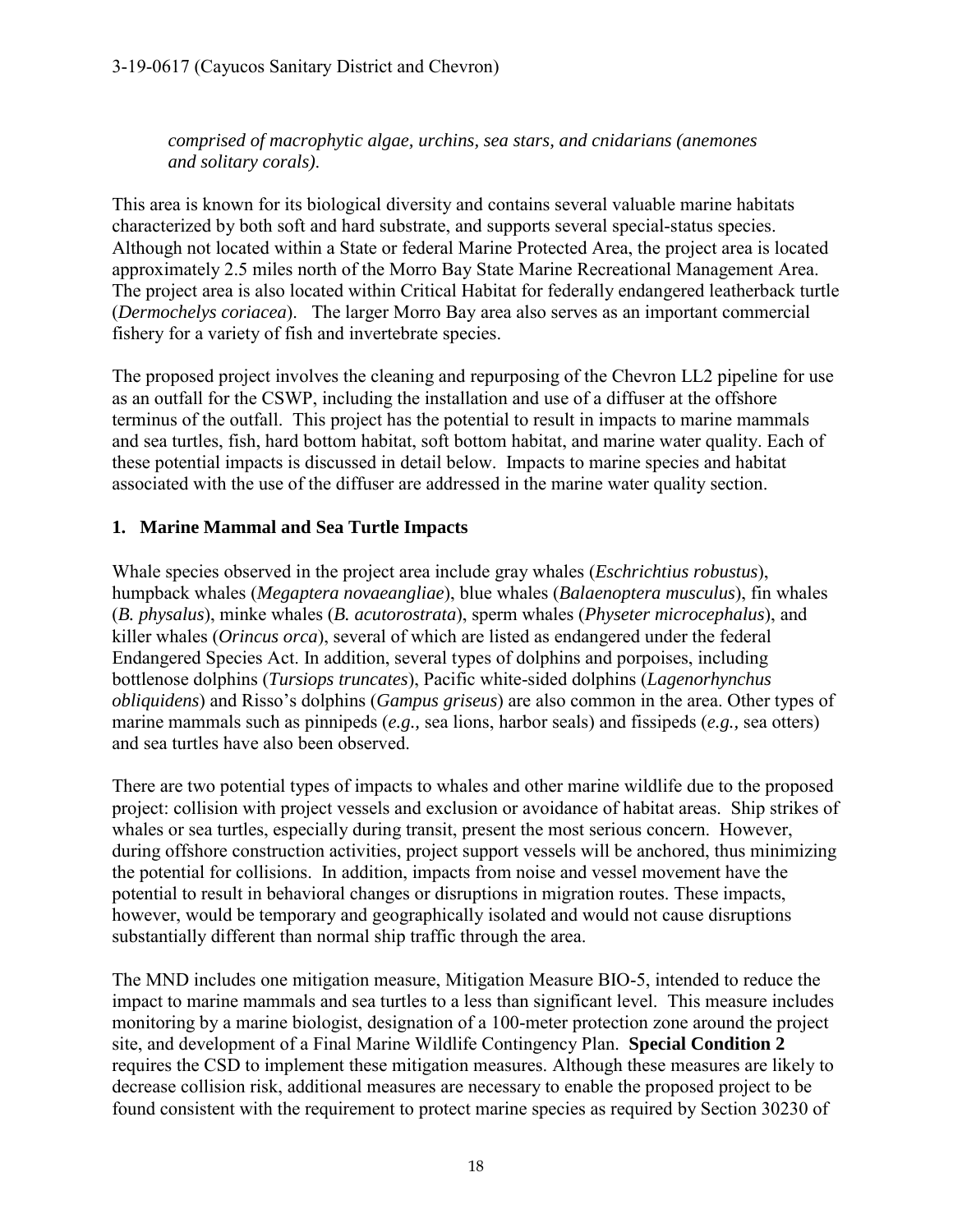the Coastal Act. For offshore construction projects of similar scope, the Commission generally has required a larger avoidance zone, vessel crew awareness training, and post-project reporting to the Executive Director. Thus, consistent with similar offshore construction project approvals, the Commission has included an additional measure to ensure that impacts to marine mammals and sea turtles are minimized and healthy populations of marine organisms are maintained. **Special Condition 3** requires the CSD to submit a revised Final Marine Wildlife Contingency Plan to the Executive Director for review and approval. This plan includes provisions for the establishment of a 100-500 foot avoidance zone, training for project personnel and post-project reporting, minimization of propeller noise, and submittal of a post-project report to the Executive Director. With these conditions in place, potential adverse impacts to marine mammals and sea turtles from collisions with project vessels or harassment from noise associated with project activities will be minimized.

#### **2. Fish**

The distribution of fishes in Estero Bay, like the rest of the California coast, is influenced by depth, substrate type, temperature, and ocean currents. According to the MND:

*In Estero Bay, and at the Project site in particular, many of the species are demersal types, such as sanddabs (Citharichthys spp.), California halibut (Paralichthys californicus), or Pacific staghorn sculpin (Leptocottus armatus) that are associated with soft substrates. Other species such as white croaker (Genyonemus lineatus) or barred surfperch (Amphisticus argenteus) inhabit the water column but feed on invertebrates living in the substrate. Still others are restricted mainly to the water column such as northern anchovy, Pacific sardine (Sardinops sagax), topsmelt (Atherinidae), or white seabass (Atractoscion nobilis) where they feed on midwater plankton or other midwater fishes (Tenera, 2002).* 

In contrast to benthic species that are immobile or severely restricted in their mobility, fish species are not likely to experience direct impacts from project activities. Offshore construction activities will result in a temporary increase in turbidity and noise that will likely cause mobile species such as fish and marine mammals to avoid the project area. However, sediment is likely to settle relatively quickly (i.e., within a matter of hours), and the relatively small project footprint and timeframe will not substantially limit available habitat. Thus, these impacts would be insignificant.

#### **3. Benthic Species: Hard Substrate Impacts**

Construction of the offshore outfall and diffuser could adversely impact hard substrate habitat and associated biota. Hard substrate is exposed rocky seafloor area that provides habitat for a diverse group of plants and animals. Common epifaunal invertebrates occurring in the hard substrate areas vary based on depth and substrate relief height. Along much of the California coast, there is a strong positive association between the types of communities and the depths and substrate types in which they occur. Hard substrates, including rocky bottoms, rock outcrops, and rock crevices, provide habitat and shelter for numerous sessile organisms, demersal fishes, and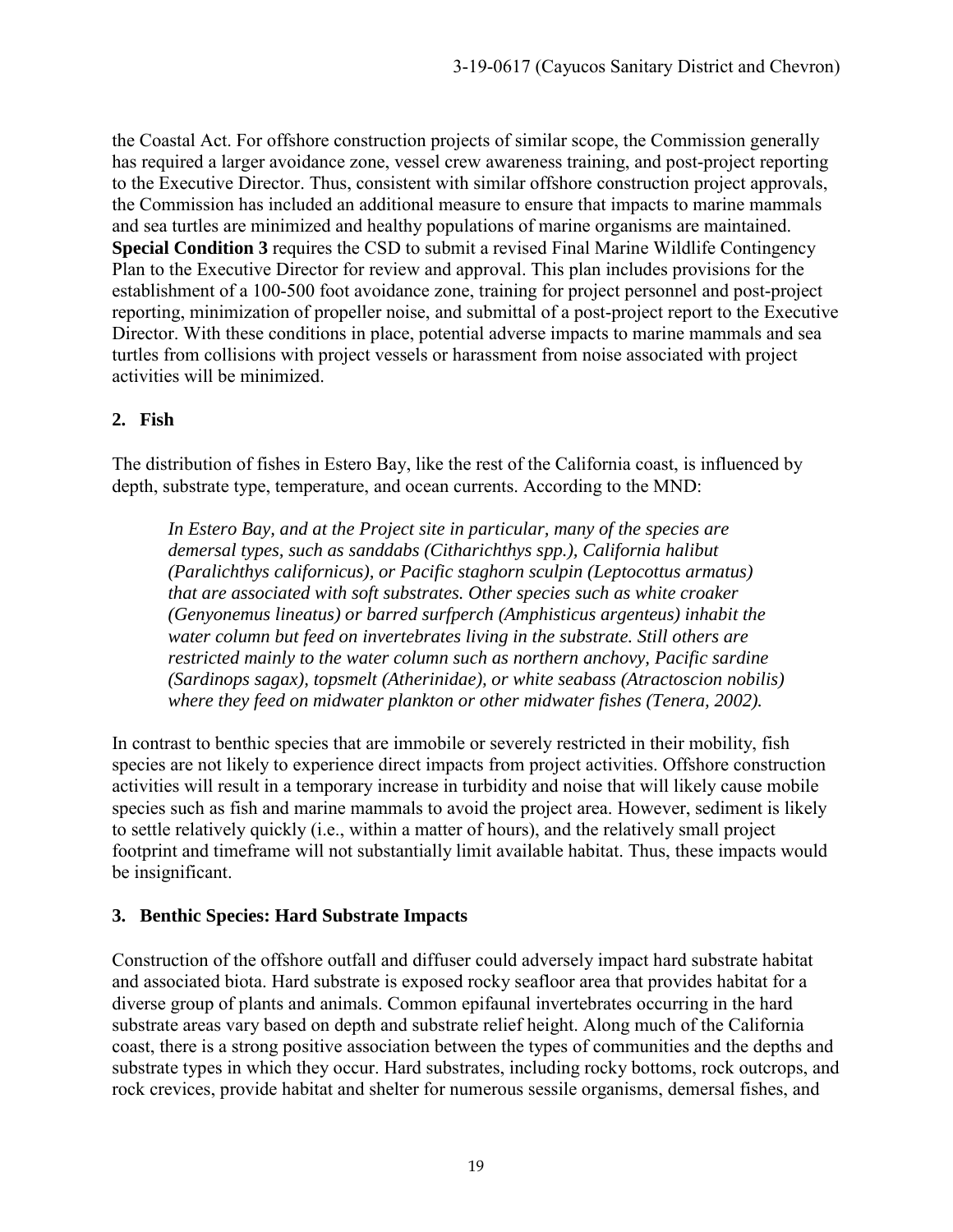mobile invertebrates such as lobsters and crabs. In shallow waters less than 200 meters (656 feet) deep, algae, including giant kelp, eelgrass and anemones such as *Corynactis californica* are present. At these depths (and deeper), depending on the presence of favorable high relief substrate, current speeds and sedimentation rates, branching hard and soft corals have also been reported.

Offshore of central California, hard substrate (especially higher-relief substrate) and its associated biota are relatively rare, and therefore any effect to them is potentially significant. Impacts to hard substrate habitats are additionally significant because: (a) they support a diverse assemblage of invertebrates that colonize substrate surfaces; (b) they attract fish as a nursery ground, food source, and as shelter; and (c) organisms residing on rocky substrates are sensitive to mechanical disturbance and increased sediment loads. Adverse impacts (*e.g.,* crushing, scraping, and/or displacement) to hard substrate could occur during installation of the diffuser. Placement of the diffuser or associated ballasted weights on rocky substrates would disrupt associated bottom communities, likely crushing and/or dislodging small, sessile or relatively sedentary invertebrates along a narrow strip.

Diver and side scan surveys of the project area conducted by Chevron in 2005 and 2012 indicate that benthic habitat is comprised of fine and medium grained sands and scattered one- to fourfoot high rock ridges and outcroppings. No kelp or eelgrass beds were present within the project area at the time the surveys were conducted, and species assemblages and benthic conditions suggest periods with high levels of wave and/or current exposure and sand movement may be possible. These results were confirmed by more recent diver surveys performed in support of the environmental review of the proposed project that included substrate mapping [\(Exhibit 11\)](https://documents.coastal.ca.gov/reports/2019/9/w15a/w15a-9-2019-exhibits.pdf). Based on the scarcity of rocky substrate in the project vicinity, it is unlikely that the proposed outfall work will result in adverse impacts to hard bottom habitat. However, given the biological importance of this habitat, it is critical to ensure that hard bottom habitat is avoided when feasible. Thus, S**pecial Condition 4** requires the CSD to submit for Executive Director review and approval a map of the proposed HDPE outfall and diffuser location demonstrating that hard bottom substrate areas would be avoided.

In addition, potentially significant impacts to hard substrate and biota could also occur if anchors are placed directly on hard bottom. Impacts to hard bottom habitat from anchors would be temporary, and would be removed as soon as the vessel has completed its work**.** However, studies have shown that hard bottom ecosystems are relatively slow to recover from direct impacts (e.g., as compared to soft bottom ecosystems). Thus, it is likely that areas impacted by project anchors could take many years to recover, even though the direct impact itself is shortlived. Thus, to further reduce the potential for impacts to hard substrate from project anchors, **Special Condition 5** requires the CSD to submit for Executive Director review and approval an anchoring plan demonstrating that hard bottom substrate areas would be avoided and listing equipment and procedures to be used to ensure anchors would be placed accurately.

With the above special condition incorporated, impacts to hard bottom habitat and the associated benthic species will be avoided, consistent with the requirement in Section 30230 of the Coastal Act that marine resources be maintained, enhanced, and where feasible, restored.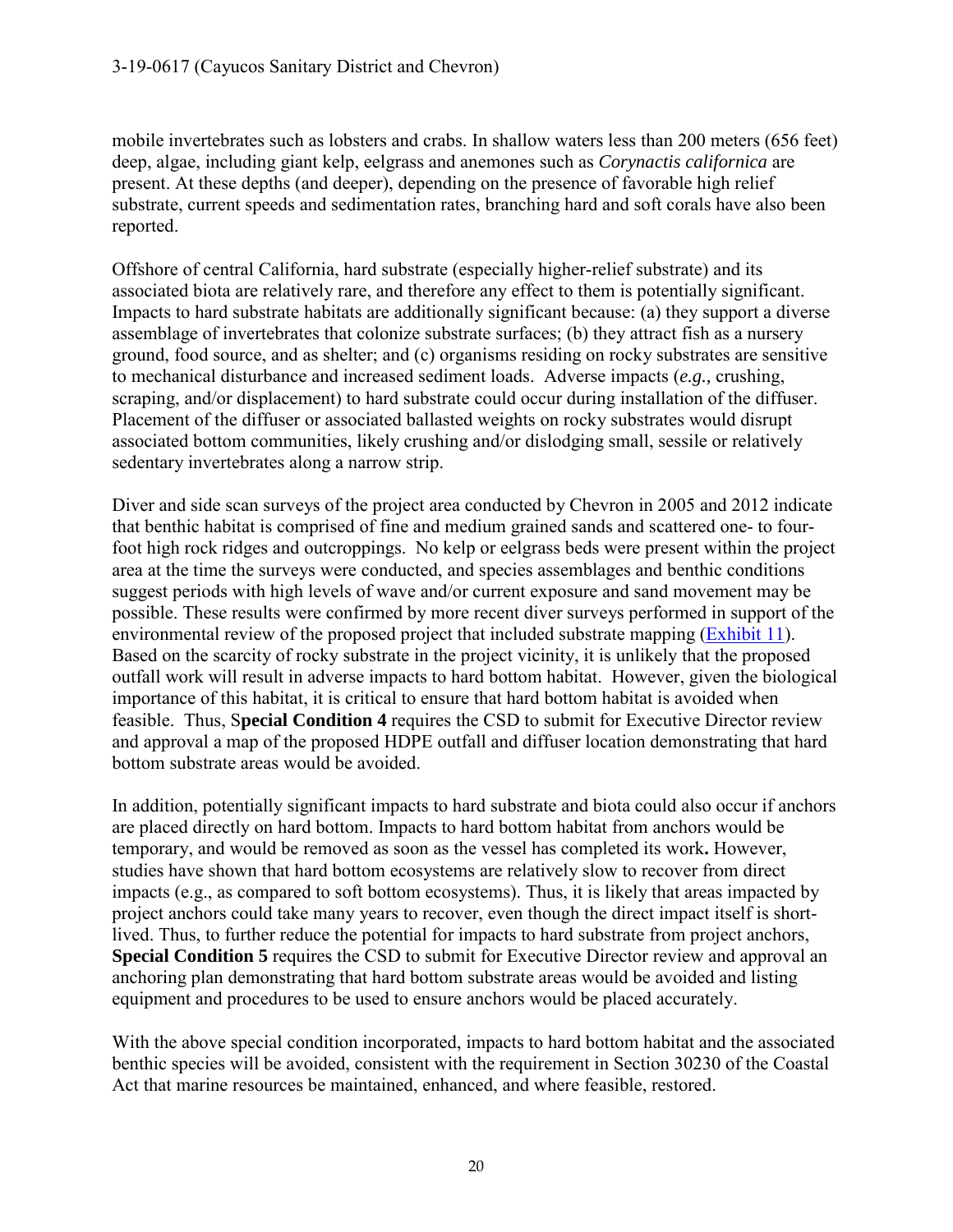#### **4. Benthic Species: Soft Bottom Habitat Impacts**

Soft-bottom areas are unconsolidated sediments (e.g., gravel, coarse-grained and mixed sediments, sand, and mud) that provide habitat to epifauna (surface living) and infaunal (belowsurface living) organisms. Impacts to epifauna and infauna due to the proposed project are of concern because: (1) the proposed diffuser placement will disturb their seafloor habitat; (2) many infaunal organisms have limited mobility and cannot easily escape habitat disturbance or rapidly repopulate regions of disturbance; and (3) they are a source of food for more mobile epifaunal and pelagic marine organisms such as crabs, fin fish, and marine mammals.

Soft-bottom benthic communities in the nearshore areas of the proposed cable routes are comprised of species associated with the sand and gravel substrate typical of the high-energy and dynamic environments of the California coast. As depth increases from the shore to 200 meters (656 feet), the density of infaunal species increases, most likely because of the greater stability of the sediments. Examples of dominant species present at shallow water depths (subtidal to 30 meters or 98.4 feet) include several species of red algae and epibenthic biota such as the ornate tube worm (*Diopatra ornata*), cancer crabs (*Cancer* sp.), the slender crab (*Cancer gracilis*), the masking crab (*Loxorhynchus crispatus*), octopus (*Octopus rubescens* and *O. bimaculatus/ bimaculoides*), the white sea pen (*Stylatula elongata*), the sea cucumber (*Parastichopus californicus*), and the sunflower star (*Pycnopodia helianthoides*). In the coarser sand habitats, the invertebrate community was typically dominated by ornate tubeworms and sand dollars when they were present in colonies occupying fairly narrow bands. Demersal fish present include the California halibut and other flat fish species. According to the MND, no threatened or endangered soft-bottom benthic species were identified during surveys or are known to exist in the project area.

Potential impacts to marine habitats and associated biota could occur during offshore construction activities from placement of temporary or permanent structures in the benthic environment. The temporary placement of anchoring devices and project equipment on the seafloor may adversely affect benthic habitat and associated organisms by disturbing, displacing, and/or crushing habitat and organisms within their footprint. These impacts would be temporary and short-lived. Furthermore, **Special Condition 5** requires the CSD to submit an anchoring plan demonstrating that anchors will be placed in a manner that minimizes the impact footprint. In addition to temporary impacts, the proposed project would result in permanent impacts to softsubstrate benthic habitat. Placement of the diffuser on the seafloor would result in long-term impacts within an approximately 400 square foot footprint. The diffuser will be installed approximately 6 inches above the seafloor, resting on 20 ballasted concrete weights. Thus, within the 400 sq ft. impact footprint, 250 sq feet of the ocean floor will be directly affected by the ballasted weights. Non-mobile marine organisms in this footprint would most likely be crushed and future populations would be permanently displaced from these areas. However, the impact area is very small relative to the abundance of similar habitat in the surrounding areas. In addition, the species that would be affected are relatively common and would be expected to repopulate quickly. Thus, long-term impacts to soft-substrate habitats and organisms would be minor and insignificant at a population level.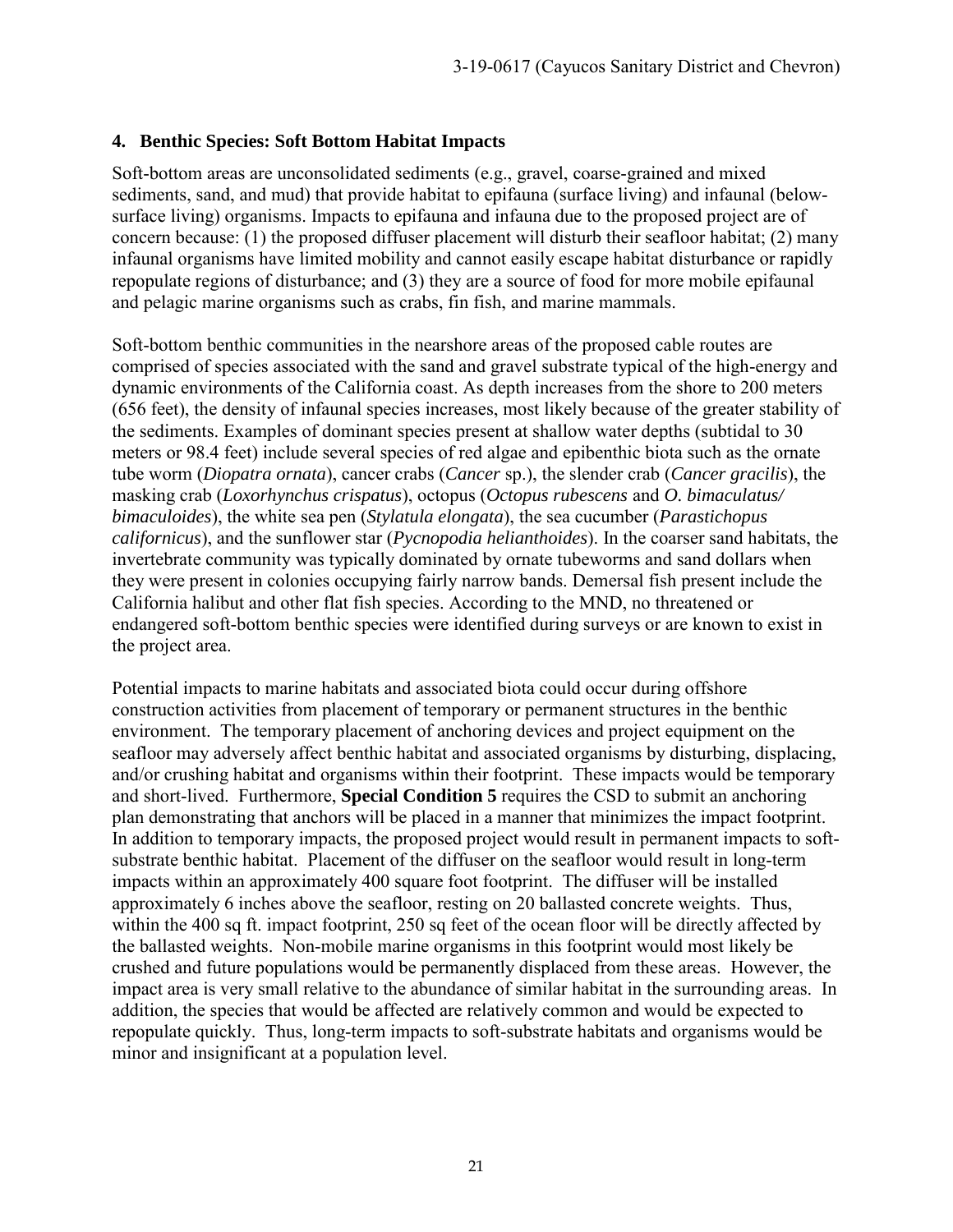With **Special Condition 5** incorporated, impacts to soft substrate species and habitats will be avoided, consistent with the requirement in Section 30230 of the Coastal Act that marine resources be maintained, enhanced, and where feasible, restored.

## **5. Marine Water Quality Impacts**

The principal potential impacts on marine water quality due to the proposed project are: (1) impacts to filter-feeding benthic organisms due to increased turbidity during offshore construction activities; (2) the release of hydrocarbons, fuel, hazardous material, sewage or bilge/ballast water from project vessels or other construction activities; (3) increased erosion, sedimentation, and other potential water quality impacts related to terrestrial construction activities, and (4) impacts to marine species from discharge of treated effluent.

#### *Construction-Related Turbidity*

The size of a turbidity plume caused by proposed offshore construction activities that could disturb the seafloor (*i.e.*, anchoring, installation of the diffuser) depends on the grain size of the bottom sediments, rates at which the suspended particles settle to the bottom or are dispersed by bottom currents, and the energy produced by the offshore construction equipment. Increases in turbidity can degrade water quality by reducing light penetration, discoloring the ocean surface, or interfering with filter-feeding benthic organisms sensitive to increased turbidity. Installation of the diffuser and ballasted weights as well as anchoring of the project vessels are likely to result in localized and temporary increases in turbidity. However, as stated in the MND, the majority of nearshore sediments consist largely of medium-grained sand, which is expected to settle rapidly within the immediate project area, resulting in only minor impacts to marine water quality. Thus, due to the minor and short-term nature of the increase in turbidity, impacts to filter-feeding and other benthic organisms will not be significant.

#### *Hazardous Material Releases*

The proposed project requires the use of several different marine vessels and equipment to support the construction of the new CSWP outfall. It is possible that marine vessels could discharge fuel or other hazardous fluids, sewage water, bilge water, debris, or ballast water into the marine environment. Depending on the size and contents of the release, impacts to marine organisms could be significant. Although the likelihood of a spill occurring is low, the potential consequences can be devastating. Thus, to ensure that the potential for a spill to occur is minimized and in the event of a spill, impacts to marine resources are minimized, **Special Condition 6** requires the CSD to submit a project-specific Spill Prevention and Response Plan to the Executive Director for review and approval. The Plan shall identify the worst-case spill scenario and demonstrate that adequate spill response equipment is available. In addition, this Plan is required to clearly identify responsibilities, list and identify the location of oil spill response equipment, and include a plan for conducting training and response drills. Further, **Special Condition 7** requires the CSD to implement an Executive Director-approved Critical Operations and Curtailment Plan (COCP). The COCP defines the limiting conditions of sea state, wind, or any other weather conditions that would hinder safe operation of vessels and equipment or a potential spill cleanup. Finally, consistent with previous fiber optic cable projects, **Special Condition 8** requires implementation of a zero discharge policy for all project vessels.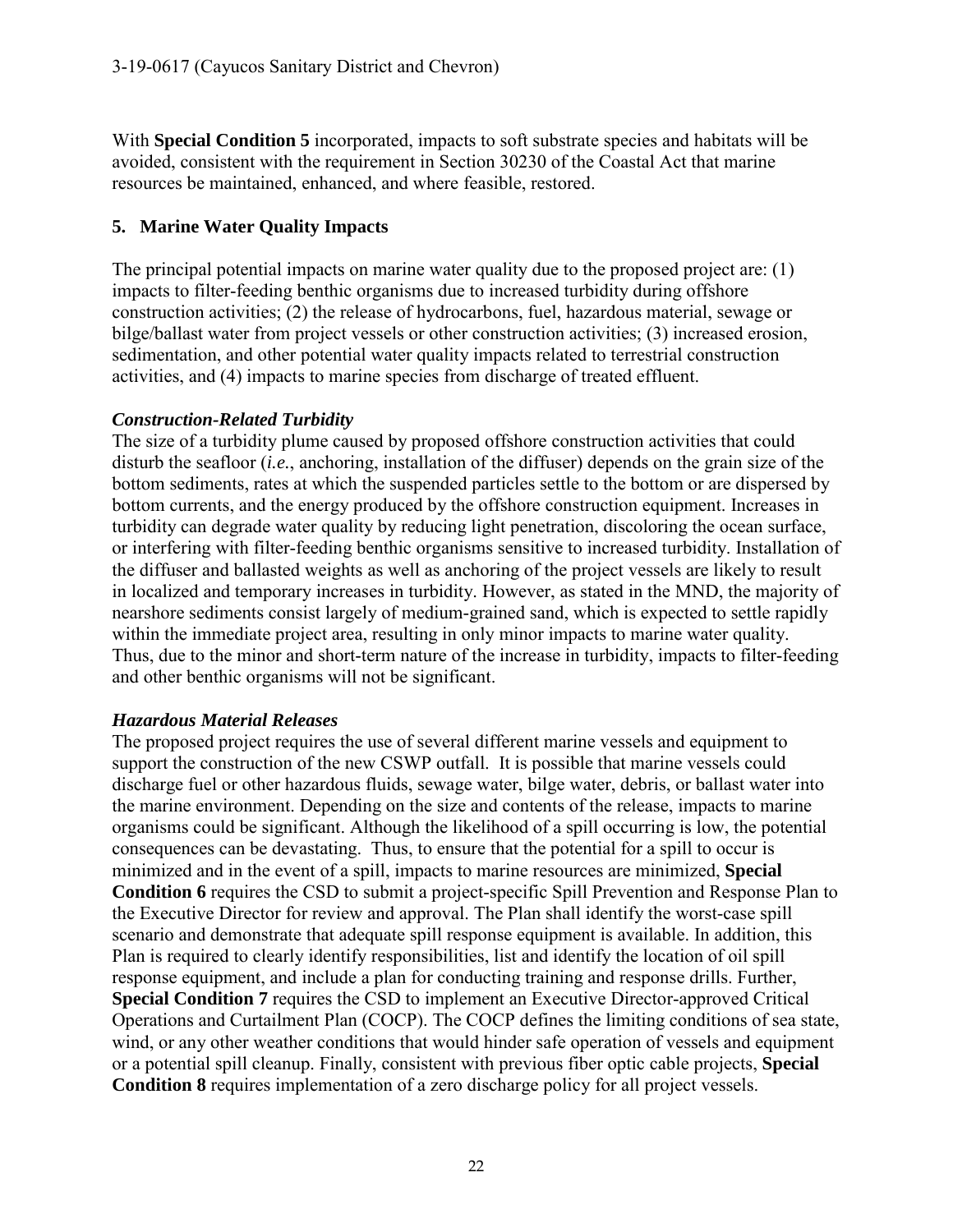In addition to project vessels, proposed activities associated with cleaning and retrofitting the existing LL2 pipeline could result in inadvertent releases of residual hydrocarbons to the marine environment. The offshore LL2 pipeline was constructed in 1983 and was taken out of operation in 1999. At the time it was idled, the pipeline was pigged, flushed and capped. Although it is unlikely that substantial amounts of hydrocarbons remain in the pipeline, it is possible that some residual hydrocarbons have adhered to the wall of the pipeline and could be accidentally released during proposed activities. To minimize the potential for an inadvertent release, the CSD has included several measures in the project description to ensure any residual hydrocarbons are captured. These include flushing the pipeline with seawater from the offshore end and pigging the pipeline in the same fashion. All flush water, including any hazardous or non-hazardous materials that were in the pipeline will be collected at the onshore terminus within the EMT and disposed of appropriately. The CSD will also install a seep tent over the offshore terminus of the LL2 pipeline to ensure that any residual hydrocarbon material that happens to escape from the offshore end will be collected and properly disposed of [\(Exhibit 5\)](https://documents.coastal.ca.gov/reports/2019/9/w15a/w15a-9-2019-exhibits.pdf). The Spill Prevention and Response Plan required under **Special Condition 6** will document these project features in detail, thus ensuring that all feasible steps are taken to minimize the potential for unexpected releases.

#### *Erosion from Terrestrial Activities*

Tie-in of the existing effluent pipeline into the LL2 pipeline has the potential to result in water quality impacts due to storm water discharges, accelerated soil erosion, and sedimentation. As part of its CDP application, the CSD submitted a copy of the 401 Certification granted by the Central Coast RWQCB for construction of the proposed project. To further ensure that impacts associated with stormwater runoff and erosion are minimized, **Special Condition 9** requires the CSD to submit a Stormwater Management Plan to the Executive Director for review and approval that identifies Best Management Practices to control erosion and stormwater runoff from the project site. Furthermore, MND mitigation measures BIO-2 and BIO-3 (incorporated into this permit through Special Condition 2) require the CSD to develop a sedimentation and erosion control plan to minimize sediment from entering nearby water bodies or prominent drainage courses.

In addition, inadvertent releases of oil or other hazardous material from construction-related vehicles or equipment has the potential to degrade water quality of nearby ground or surface waters. To minimize the likelihood of a spill, the MND includes mitigation measures BIO-2 and BIO-3 (incorporated into this permit through **Special Condition 2**) that require the CSD to implement BMPs to maintain equipment to avoid leaks, and practice good refueling practices. Implementation of these measures will minimize the potential for an inadvertent release of hazardous materials during terrestrial construction activities.

#### *Discharge of Treated Effluent*

Implementation of the proposed project, in conjunction with the overall CSWP, would result in significant environmental and water quality improvements. Currently, the CSD sends its raw sewage through aging pipelines that run along the southern edge of Highway 1, through areas subject to current and future tidal flooding and hazards, to the existing Morro Bay Cayucos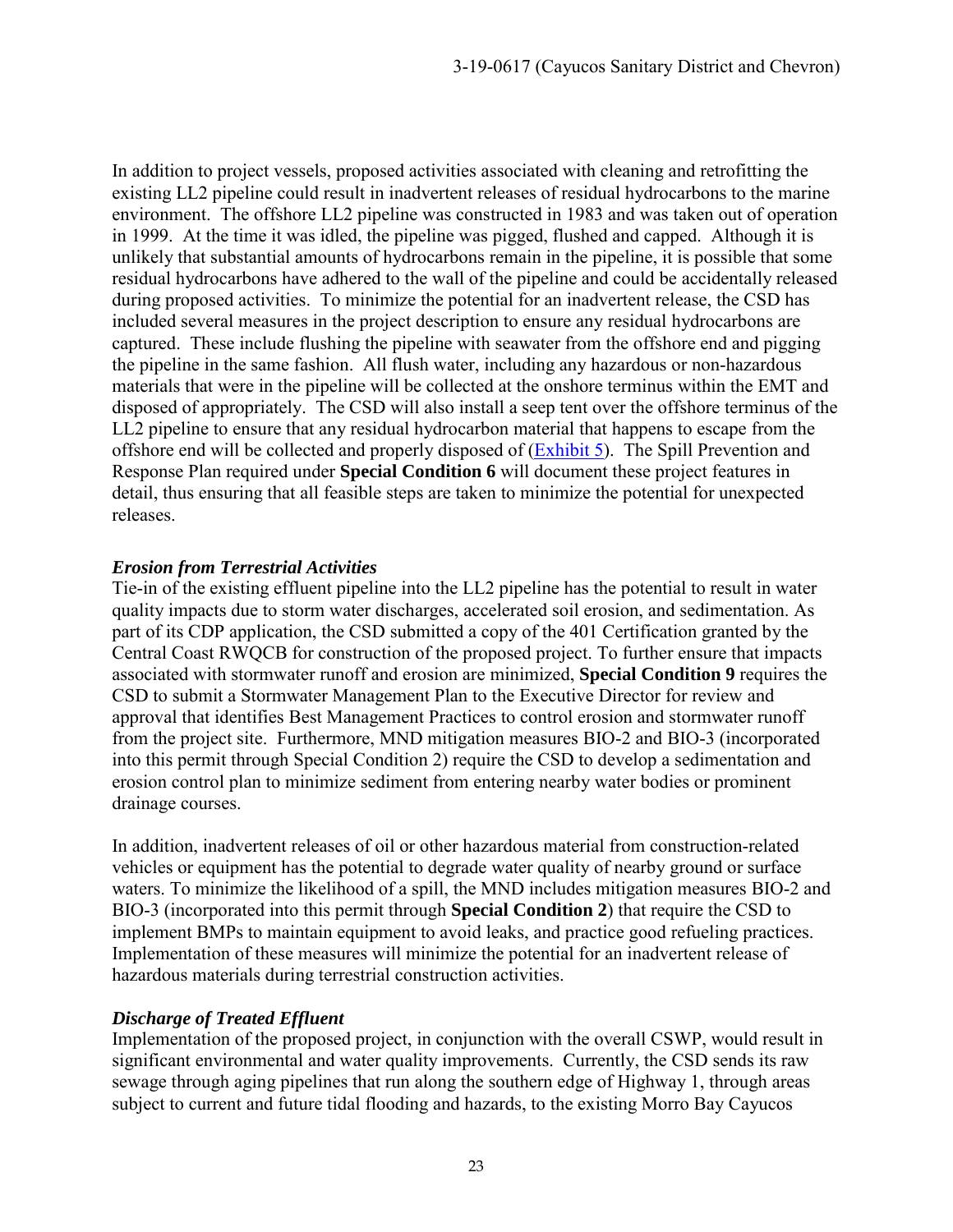Sanitary District Wastewater Treatment Plant, where it is treated and discharged through an outfall into Morro Bay. Effluent discharges from the existing Plant have long been in violation of Clean Water Act standards. To address the discharge water quality problems, the CSWP and the recently approved Morro Bay Water Reclamation Facility (CDP 3-19-0463, approved by the Commission on 7/11/19) were developed to upgrade treatment processes and improve discharged water quality from the two localities. In addition, use of the Chevron LL2 pipeline as an outfall for the CSWP would allow the elimination of existing pipelines subject to tidal hazards, thus decreasing the likelihood of an unintended release of untreated sewage into the marine environment.

Furthermore, as described in the CDP application materials, the CSWP EIR and the outfallspecific MND, the intent of the CSD is to eventually re-use the treated effluent and eliminate the need for an outfall. The treatment design and technology approved for the CSWP (and currently under construction) include reverse osmosis membranes that produce effluent suitable for use as agricultural irrigation water. The CSD has also considered future reuse of the treated effluent as a potable water source for the City of Cayucos, although this type of reuse would likely require implementation of additional treatment processes at the CSWP. However, the infrastructure needed to implement reuse of the treated effluent is not yet in place.

Until such time as the CSD is able to implement complete reuse of the treated effluent, discharges from the proposed outfall will be necessary. As proposed, the CSD would discharge a maximum average dry weather flow of 370,000 gallons per day of tertiary-treated effluent into the marine environment. This is not an insignificant marine discharge and could result in adverse effects to marine water quality and biological productivity due to increased concentrations of solids, metals, and other wastewater constituents and increased turbidity associated with use of the diffuser. Fortunately, this outfall will be subject to strict water quality standards designed to protect biological communities and productivity of marine waters.

The principal state agencies responsible for setting chemical and biological standards for water quality treatment, discharge and use are the State and Regional Water Boards. [2](#page-23-0) As such, the Central Coast Regional Water Quality Control Board will be responsible for issuing permits addressing water quality standards for both the effluent discharge and any ultimate re-use of the treated effluent. Consistent with Section 30412 of the Coastal Act and past Commission practice when reviewing proposed wastewater treatment projects.<sup>[3](#page-23-1)</sup> the Commission defers to the State Water Board for setting water quality effluent standards for both wastewater and drinking water, but the Commission reviews the project's land (and ocean) use elements to ensure consistency with the Coastal Act's coastal resource protection requirements.

<span id="page-23-0"></span> $\overline{a}$ <sup>2</sup> Pursuant to the State's Porter-Cologne Water Quality Control Act, the Federal Clean Water Act, and the Federal Safe Drinking Water Act. Under these laws for this project, the Central Coast Regional Water Quality Control Board will regulate groundwater injection water via a Waste Discharge Requirement authorization pursuant to Title 22 of the California Code of Regulations, will regulate wastewater treatment and ocean discharge via a National Pollutant Discharge Elimination System (NPDES) permit, and the State Water Board's Division of Drinking Water will regulate drinking water standards via a Groundwater Recharge for Recycled Water Project Title 22 Engineering Report.

<span id="page-23-1"></span><sup>3</sup> Including for the Morro Bay Wastewater Treatment Plant and the Los Osos Wastewater Project.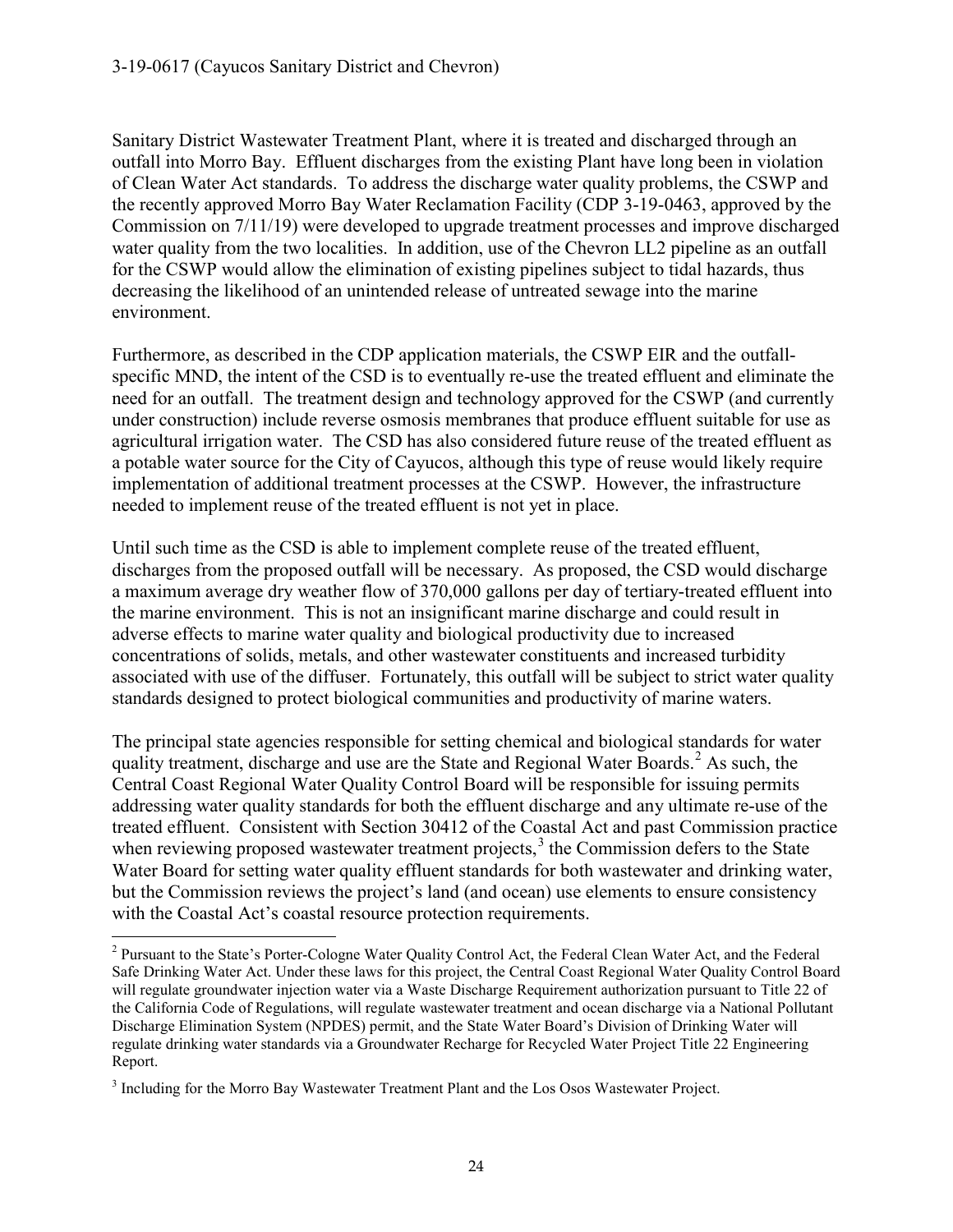Operation of the diffuser and discharge of treated effluent into the ocean could result in adverse impacts to marine species, including marine mammals, sea turtles, fish and invertebrates, associated with the discharge plume or increased turbidity caused by the diffuser. According to the MND, discharge from the diffuser would create a buoyant plume of treated effluent. The plume, as modeled using the EPA certified mixing model CORMIX v11, is not expected to breach the sea surface and will be contained within a relatively small zone of initial dilution (ZID) of approximately 1.4 acres centered on the diffuser. It is likely that any midwater fish, marine mammals or other marine species would avoid the plume as it mixes into the ocean and instead move into neighboring waters. Benthic fish and invertebrate species would be excluded from the relatively small diffuser footprint but would likely be unaffected by the discharge plume due to its buoyant nature. In both cases, impacts to marine species are expected to be minimal due to the small volume affected by the discharge plume and the abundance of similar habitat in the surrounding waters.

Operation of the diffuser could also result in impacts to the surrounding soft-substrate habitat and marine species from increased turbidity and localized scour associated with flow from the diffuser ports. As described above, increases in turbidity can degrade water and benthic habitat quality by reducing light penetration, and interfering with filter-feeding benthic organisms. Scour can result in direct impacts and habitat displacement for benthic organisms. To determine whether the diffuser was likely to induce scour and resuspension of the seafloor sediments, the CSD hired a consultant to conduct a hydrodynamic scour analysis of the diffuser. The results of the analysis indicate that when the diffuser discharge is modeled in isolation from the ambient ocean currents, the flow induced by the diffuser discharge is significantly below the threshold scour velocity of the seafloor sediments. Thus, the discharge is not sufficient by itself to mobilize the seafloor. The analysis also cites evidence of observations of buried pipelines in the project vicinity that have remained buried over time to show that ambient currents are also insufficient to result in significant scour of the seafloor. These study results indicate that scour of the seabed and increased turbidity associated with resuspension of seafloor sediments is unlikely. However, it is unclear from the modeling results whether scour could result when the diffuser flow is combined with ocean currents under various oceanic conditions. Thus, to ensure that the diffuser is installed and operated in a manner that minimizes turbidity and maintains marine resources, **Special Condition 10** requires the CSD to conduct a turbidity study to verify that operation of the diffuser is not significantly increasing turbidity or inducing seafloor scour under the full range of operational flows and environmental conditions. If the Turbidity Study does show significant increases in turbidity and/or scour under certain flows and conditions, the CSD would be required to submit an amendment to this CDP to address the impact. Turbidity is also likely to be addressed in the NPDES permit that will be issued by the Central Coast RWQCB, through both turbidity limits in effluent receiving waters and monitoring requirements. **Special Condition 10** is intended to complement any requirements imposed by the RWQCB. It is possible that turbidity monitoring requirements imposed by the RWQCB as part of the NPDES permit will fulfill the requirements of **Special Condition 10**.

As described above, the ultimate goal of the CSD is to achieve 100% reuse of the treated effluent from the CSWP, thus eliminating the need for an outfall all together. In addition to providing the Cayucos community with a much-needed urban and agricultural water source, removal of the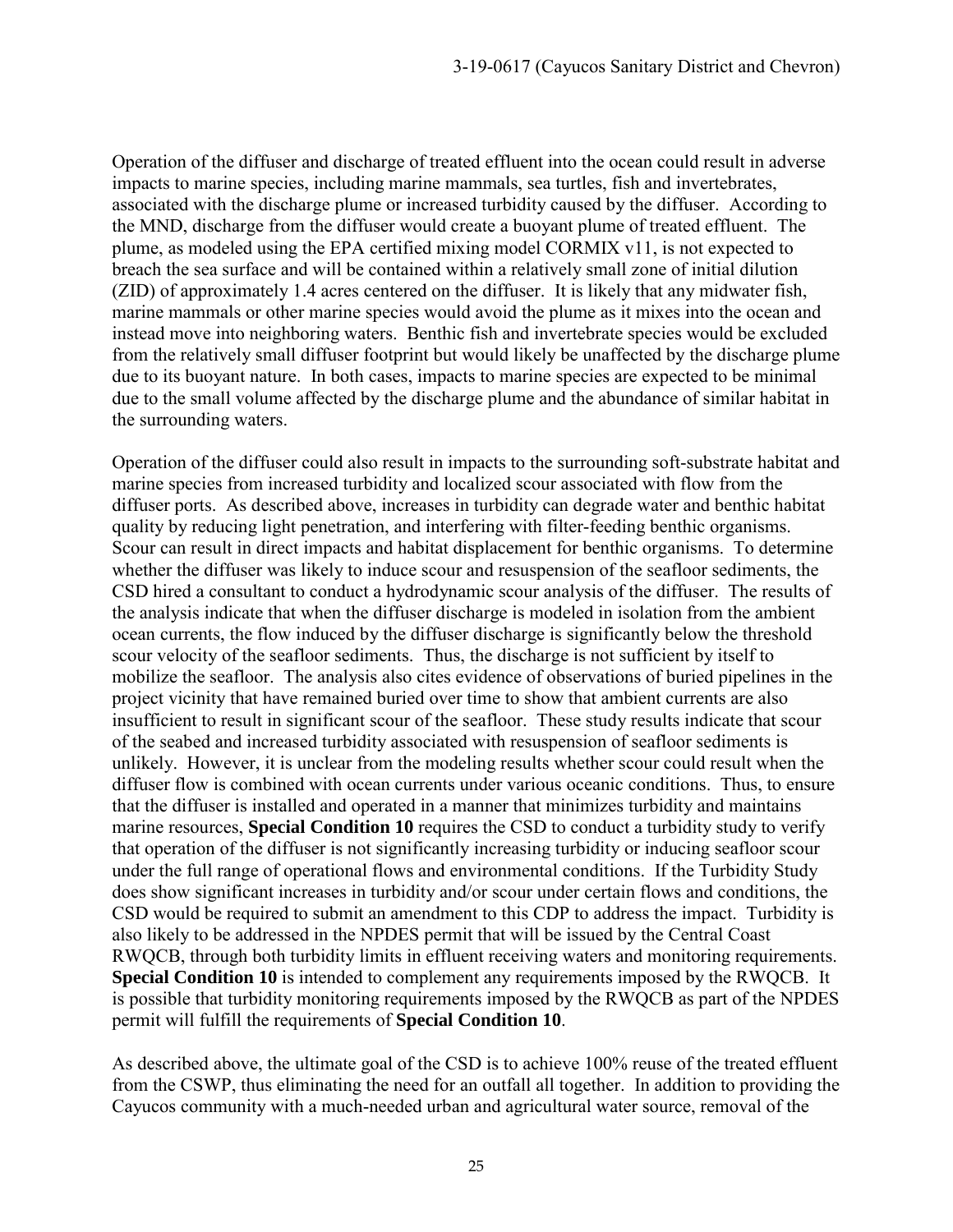outfall and the associated point source discharge will improve and restore marine water quality and habitat in Estero Bay, thus ensuring that future populations of marine organisms are maintained and protected. To ensure progress towards the ultimate goal of 100% reuse, **Special Condition 11** requires the CSD to submit to the Executive Director for review and approval a Recycled Water Management Plan. The purpose of the Plan is to describe the steps and timeline the CSD is taking over the near and long term to achieve the ultimate goal of 100% reuse of treated effluent from the CSWP. The CSD will be required to submit an initial Plan before it begins operation of the outfall, and subsequent updates every five years that include progress to date and revised actions and timelines for the next five year period. Once the outfall is no longer needed, **Special Condition 11** requires that the CSD remove it in its entirety. Implementation of this Special Condition will ensure that the CSD shows steady progress and ultimately fulfills its commitment to achieve 100% reuse of the treated effluent.

To summarize, with the inclusion of the special conditions described above, the Commission finds the proposed project will minimize the potential for adverse construction-related water quality impacts associated with increased turbidity, inadvertent release of hazardous substances, discharges from project vessels and runoff from terrestrial activities. In addition, as conditioned, the proposed project will minimize water quality impacts associated with the discharge of treated effluent into marine waters. The project will therefore maintain the biological productivity and quality of coastal waters and ensure that the project does not adversely impact existing populations of marine organisms.

## **6. Conclusion**

For the reasons discussed above, the Commission finds that the proposed project, as conditioned by **Special Conditions 1 through 11**, will be carried out in a manner that maintains marine resources and sustains the biological productivity and quality of coastal waters and protects against the spillage of hazardous substances into the marine environment, and is therefore consistent with Coastal Act Sections 30230, 30231 and 30232.

# <span id="page-25-0"></span>**F. ENVIRONMENTALLY SENSITIVE HABITAT**

Coastal Act Section 30240(b) states:

*(b) Development in areas adjacent to environmentally sensitive habitat areas and parks and recreation areas shall be sited and designed to prevent impacts which would significantly degrade those areas, and shall be compatible with the continuance of those habitat and recreation areas.* 

The terrestrial components of the proposed project are located within the Caltrans right-of-way for Highway 1 and within a paved area between the Highway 1 right-of-way and the tie-in point within the Chevron EMT. Although project work will not occur within ESHA, some of the work will be conducted within 100 feet of riparian habitat associated with Toro Creek that is designated as ESHA in San Luis Obispo County's LCP [\(Exhibit 8\)](https://documents.coastal.ca.gov/reports/2019/9/w15a/w15a-9-2019-exhibits.pdf). According to the Project Mitigated Negative Determination (MND), this habitat may also support several sensitive species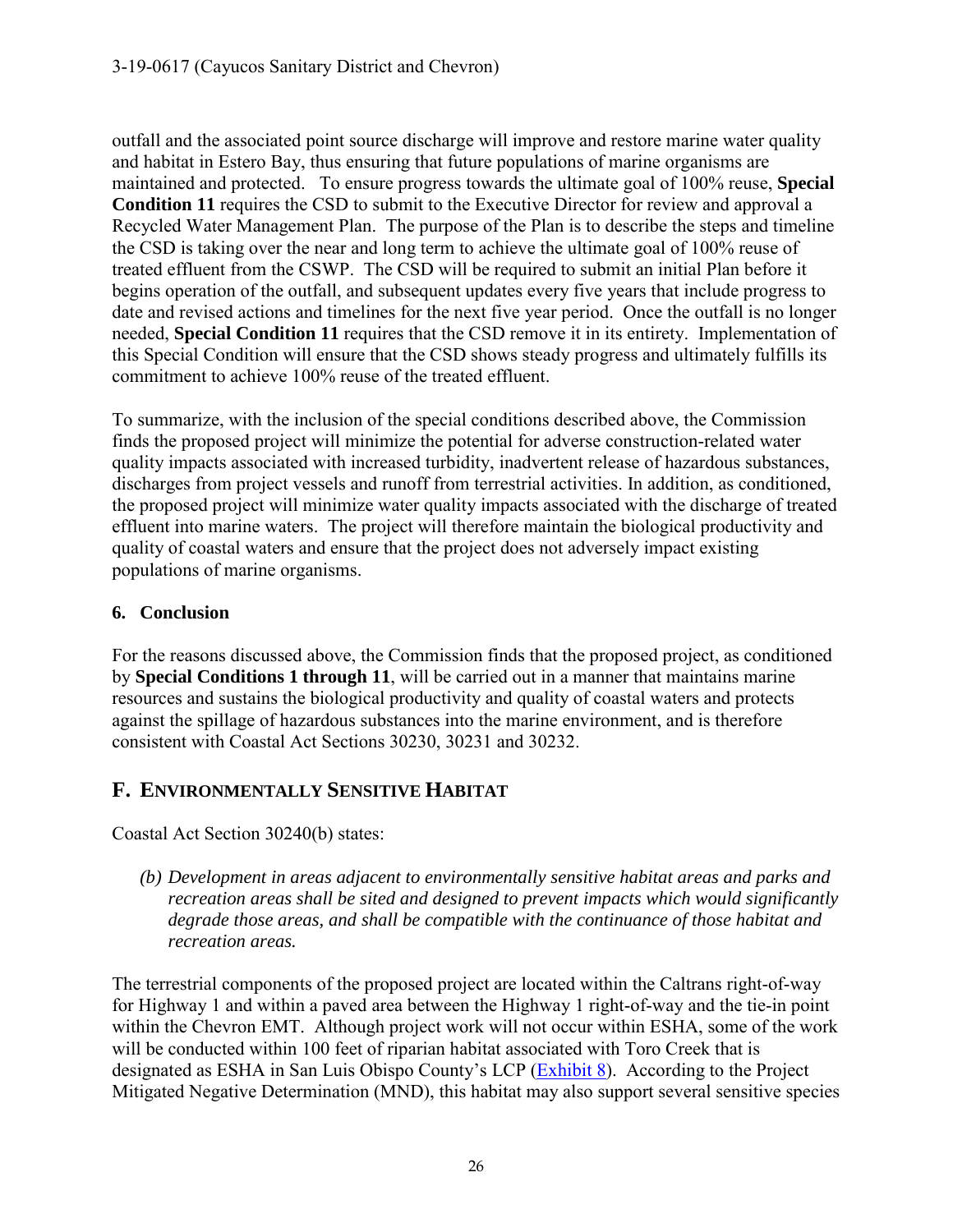including red-legged frog, western pond turtle, foothill yellow-legged frog, coast range newt, and two-striped garter snake. Aquatic habitat within Toro Creek is also known to support sensitive species, including Steelhead and tidewater goby. In addition, terrestrial work will occur within 100 feet of central foredune habitat west of Highway 1, although work will occur on the other side of Highway 1. This habitat, which is located with the City of Morro Bay's LCP jurisdiction, is not specifically designated as ESHA in the LCP. However, in past actions, the Commission has found that foredune habitat meets the Coastal Act definition of Environmentally Sensitive Habitat and warrants protection in accordance with Section 30240.

The project component with the greatest potential to impact these special status species is the excavation and tie-in work within the Chevron EMT. Construction equipment and vehicle traffic, sedimentation due to earthmoving, or spills during construction could result in indirect adverse impacts to sensitive riparian species and habitat as well as foredune habitat. To minimize the potential for any impacts to these species, the MND included mitigation measures BIO-1, BIO-2 and BIO-3 requiring pre-construction surveys, training for project workers, construction monitoring by a biologist, implementation and monitoring of best management practices for erosion and hazardous spill control, and post-project reports. These mitigation measures have been incorporated into this CDP under **Special Condition 2** with the additional requirement that all required plans and reports be submitted to the Executive Director for review and approval. Thus, with the above measure in place, special status species will be protected against disturbance-related impacts associated with the proposed project in the event that the ocean ground bed is installed at the beach location.

With the incorporation of mitigation measures BIO-1, BIO-2 and BIO-3 under **Special Condition 2,** the Commission finds that habitat supporting special-status species and riparian and foredune habitat would be protected against any disruption of habitat values, and thus, that the proposed project would be consistent with Section 30240 of the Coastal Act.

## <span id="page-26-0"></span>**G. COMMERCIAL AND RECREATIONAL FISHING**

Coastal Act Section 30234.5 states:

#### *The economic, commercial, and recreational importance of fishing activities shall be recognized and protected.*

Commercial fishing is an important component of the regional economy in central California. The major fishing ports near the Estero Bay project area are Morro Bay and Port San Luis, located approximately 5 and 20 miles south of Estero Bay, respectively. Estero Bay is designated as Essential Fish habitat for Coastal Pelagic species including finfish, market squid and krill, and Groundfish. The most common fishing gear types used in the project area include nets, trawls, pots and traps, trolling, and hand lines.

The proposed project could result in adverse impacts to local fisheries due to degradation in water quality associated with the discharge of treated effluent. However, according to the MND: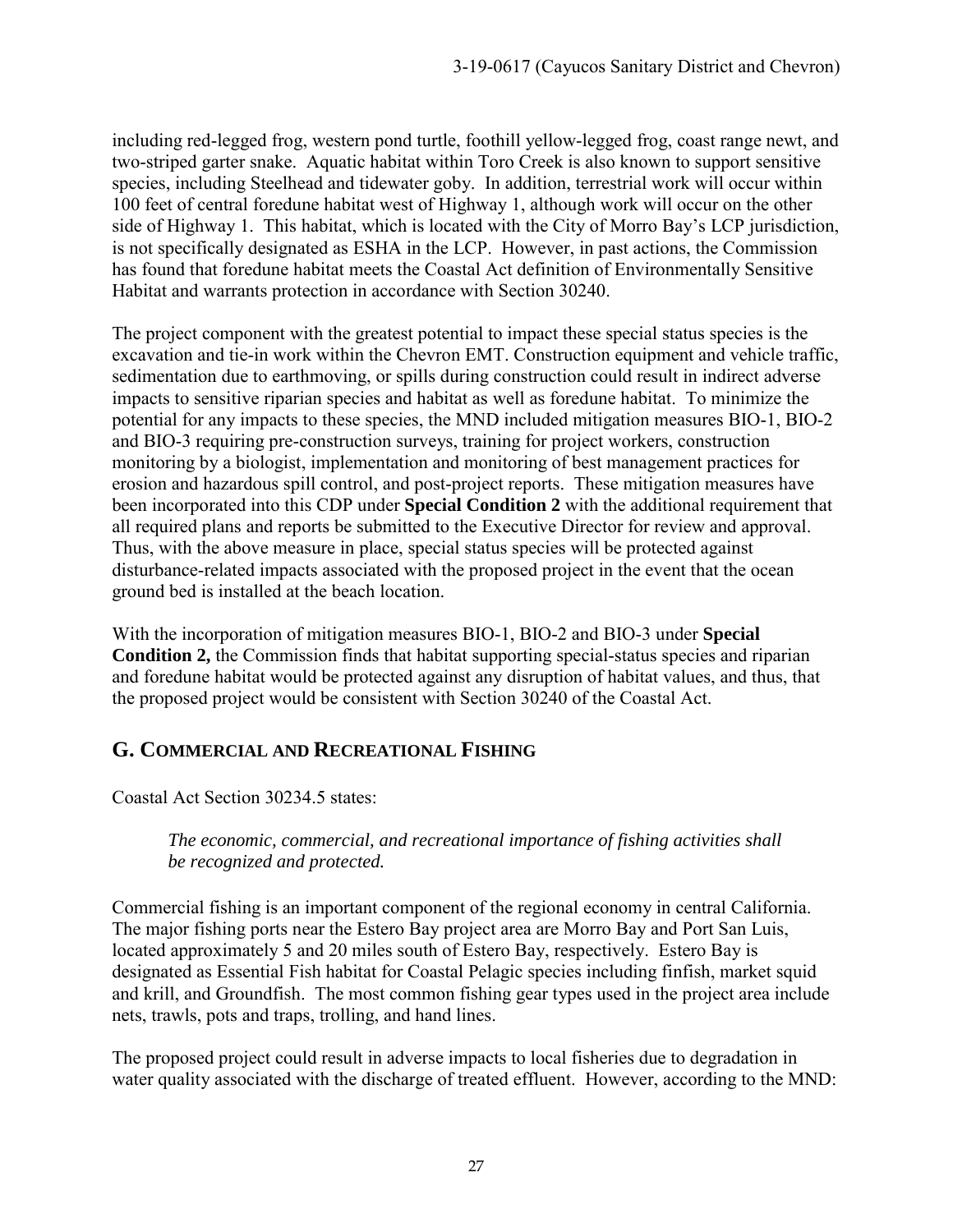*Use of a new outfall location for CSD effluent, has the potential to impact water quality and benthic communities and aquatic species in the new location that has not had historic effluent disposal. However, past monitoring results at the MBCSD WWTP outfall have indicated that effluent discharges have had a less than significant impact on benthic invertebrate communities and aquatic species*  and the CSWP effluent water quality will be primarily tertiary treated and not *secondary treatment as at Morro Bay. In addition the Project would result in no further transmission of raw sewage for several miles to the Morro Bay Wastewater Plant, eliminating the risk of a sewage spill in the ocean. Therefore, long-term discharges from the new outfall location are not anticipated to result in an adverse, long-term impact on water quality and impacts on the benthic community and aquatic species at the proposed new discharge location.* 

Furthermore, the Central Coast RWQCB will be issuing an NPDES permit for the discharge of treated effluent that includes strict limits on water quality that are protective of marine species, including important fishery species. The Central Coast RWQCB will also require the CSD to implement an ongoing monitoring program to ensure that the water quality requirements in the NPDES permit are met. In addition, the CSD will seek to recycle 100% of the effluent in time, thus eliminating the need for the outfall. **Special Condition 11** requires the CSD to submit a report to the Executive Director describing the steps the CSD will take to achieve maximum recycling capability in the shortest amount of time feasible and also requires that once the outfall is no longer needed, the CSD will remove it. Finally, to ensure that fisherman are aware of the location of the diffuser and can avoid snagging gear, **Special Condition 12** requires that the CSD submit project-related information to NOAA to be included on area nautical charts.

With implementation of these measures, the Commission finds that project-related impacts to commercial and recreational fishing will be minimized, and that the proposed project is consistent with Section 30234.5 of the Coastal Act.

## <span id="page-27-0"></span>**H. PUBLIC ACCESS AND RECREATION**

Coastal Act Section 30210 states:

*In carrying out the requirement of Section 4 of Article X of the California Constitution, maximum access, which shall be conspicuously posted, and recreational opportunities shall be provided for all the people consistent with public safety needs and the need to protect public rights, rights of private property owners, and natural resource areas from overuse.*

Coastal Act Section 30220 states:

*Coastal areas suited for water-oriented recreational activities that cannot readily be provided at inland water areas shall be protected for such uses.* 

The proposed project site is adjacent to a beach area and Highway 1 and near the cities of Cayucos and Morro Bay. This beach and its adjacent waters are frequently used by the public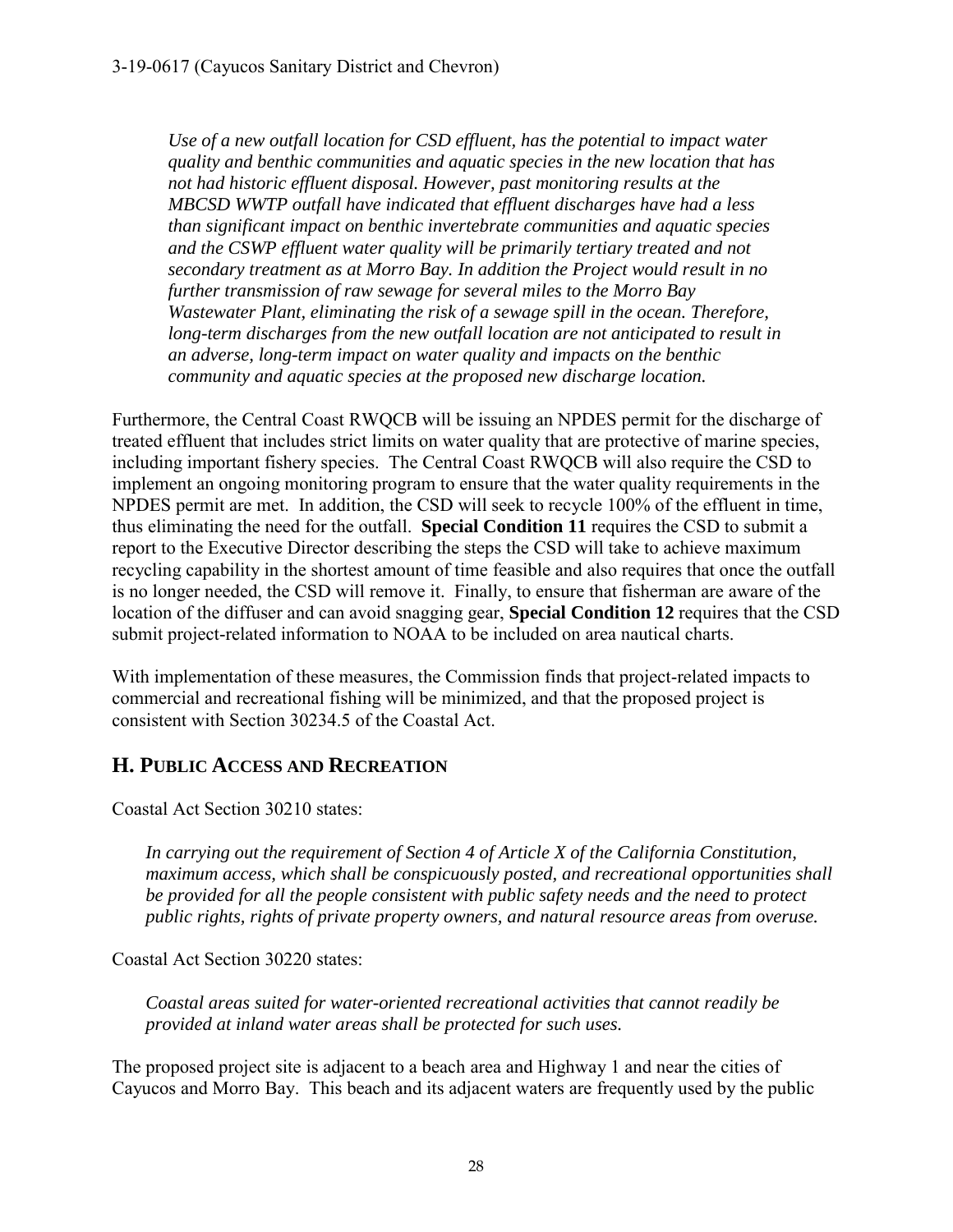for beach and water oriented recreation, and two informal parking areas serving this area have been established on dirt pullouts adjacent to the southbound lanes of Highway 1 and to the north and south of the gated entrance to the Estero Marine Terminal bulkhead. Several informal beach access trails have also been established in this area.

The proposed project involves construction activities, including staging and storage of materials and project vehicles, within the EMT fenced area and at Lift Station 5. No work or staging will occur on the beach, the EMT bulkhead area or any of the turnouts along Highway 1 used for public beach parking. Deliveries of equipment and supplies would be made along Highway 1 to and from the fenced-in areas of the EMT where construction would take place, as well as along Toro Creek Road for modifications to Lift Station 5. To minimize impacts to beach users from construction-related noise, MND Mitigation Measure N-1, incorporated into this CDP under **Special Condition 2**, requires the CSD to implement noise attenuation requirements including limits on construction hours and implementation of noise-reduction features.

Offshore, proposed project activities may result in short-term disruption to recreational boaters, fisherman and other recreational ocean users. During the approximately 4 week offshore construction period, project vessels and offshore work would preclude recreational boaters from an area centered on the offshore terminus of the outfall and encompassing a 100-yard radius. However, given the short duration of the impact and the small size of the affected area in comparison to surrounding areas available for boating, the overall impact to public access and recreation is expected to be minimal. Furthermore, the CSD will file a Local Notice to Mariners with the United States Coast Guard no less than 15 days prior to initiating offshore activities and will conduct all marine operations in accordance with the required Marine Safety and Anchoring Plan.

Additionally, the Applicants propose a lot line adjustment and subdivision to create four new public lots (i.e., upon transfer to the CSD they will be publicly owned lots) that would be transferred from Chevron to the CSD. The lots would be formed from portions of two existing lots owned by Chevron, Lot 6 (85.1 acres) and Lot 7 (33.6 acres)<sup>[4](#page-28-0)</sup> (see **[Exhibit 7](https://documents.coastal.ca.gov/reports/2019/9/w15a/w15a-9-2019-exhibits.pdf)**). These two existing lots include all of the Chevron land west of Highway 1, as well as the portion of Chevron land nearest Highway 1 at the entrance to the former Chevron facility. The new public lots would be Lot 6N (6.27 acres), Lot 6NE (7.02 acres), Lot 6SW (8.96 acres), and Lot 7N (17.36 acres) as shown in **[Exhibit 7](https://documents.coastal.ca.gov/reports/2019/9/w15a/w15a-9-2019-exhibits.pdf)**. [5](#page-28-1) Existing Lots 6 and 7 would remain in a reduced configuration (i.e., Lot 6 would be reduced to 62.86 acres and Lot 7 to 16.18 acres). A future potential fifth public lot (i.e., Lot 6W, 4.28 acres) is shown on **[Exhibit 7](https://documents.coastal.ca.gov/reports/2019/9/w15a/w15a-9-2019-exhibits.pdf)**, but it is not part of the current proposal. This future potential public lot is envisioned to be transferred from Chevron to the City of Morro Bay, but must first be approved by the City, and its creation would require a CDP. Until such time as Lot 6W may be created, this area will remain part of existing Lot 6.

<span id="page-28-0"></span> $\overline{a}$ <sup>4</sup> As shown on the map entitled "Map of the Subdivision of the Rancho Moro Y Cayucos" and filed in the Office of the San Luis Obispo County Recorder in Map Book "A" at Page 160

<span id="page-28-1"></span> $5$  Lot 6 would be subdivided to create Lots 6N and 6SW; Lot 7 would be subdivided and then subject to a lot line adjustment to create Lots 6NE and 7N.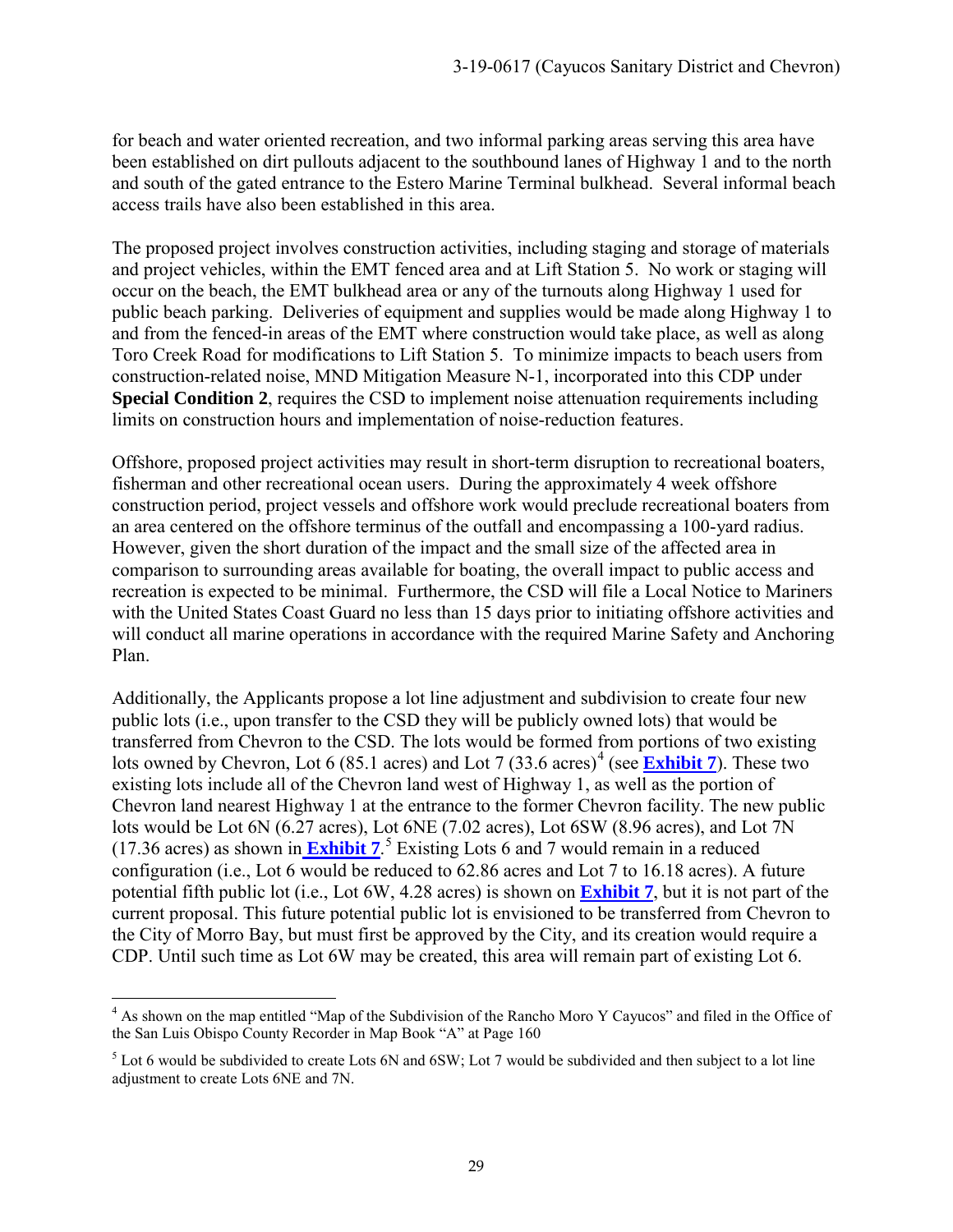The two proposed lots west of Highway 1 (i.e., Lots 6N and 6SW) are currently used for public recreational access purposes, and existing development in these two areas is limited to some existing pre-Coastal Act riprap and some informal trails. On proposed Lot 6NE, just inland of Highway 1, existing development includes a dirt road and a sewer lift station. On proposed Lot 7N, just inland of proposed Lot 6NE, existing development consists of agricultural and agriculturally related uses, including an existing barn and a residence.

The Applicants propose to create the lots for use as public recreational access and open space, and for public infrastructure purposes. Specifically, the proposed lots west of Highway 1 would continue to provide public recreational shoreline and beach access, and are also envisioned for the long planned "Morro Bay to Cayucos Trail Connector" project, currently in the planning phase, which is intended to provide a pedestrian and bicycle pathway between the two communities that is separated from Highway 1. On the inland lots, the current uses (public sewer infrastructure on proposed Lot 6NE and agricultural uses on proposed Lot 7N) would remain and would be allowed to continue, but future public access and recreational uses may also be proposed in the future. Additionally, all of the proposed lots are within archeologically sensitive areas and may contain important archeological resources. Thus the Applicants propose to allow archeological related activities, including recovery and preservation efforts, as well as tribal ceremonial and other passive uses. Although the lots are intended to facilitate future public access improvements, the current project only includes the creation of the lots and no other development is proposed nor authorized.

To carry out the proposed lot creation and to ensure that use and development of the proposed lots are limited to that identified by the Applicants and consistent with the Coastal Act, **Special Condition 13** approves the creation of the lots as shown in **[Exhibit 7](https://documents.coastal.ca.gov/reports/2019/9/w15a/w15a-9-2019-exhibits.pdf)** and limits future development and uses on the lots to uses related to public recreational access, limited public services and infrastructure, archeological preservation, tribal cultural uses, habitat restoration/enhancement, and, on proposed lot 7N only, existing agricultural uses. Further, the special condition requires the Applicants to record a document(s) (deed restriction) to ensure that the lots are permanently protected and limited to the identified uses and development. As proposed and conditioned, the creation of the lots will enhance and maximize public recreational access as required by the Coastal Act and ensure that ocean front land is utilized for these priority uses.

It is important to note that the remainder of existing Lots 6 and 7 that are not part of the four new proposed lots would be retained by Chevron. However, as explained above, the purpose of the proposed lot creation is solely to facilitate public infrastructure needs and public recreational access uses of the new lots and is not intended to facilitate any development of the remainder of existing Lots 6 and 7. Thus, this approval ascribes no particular prescriptions for these remainder areas as no development is proposed on these parcels other than the subdivisions to create the publicly-dedicated subdivided parcels discussed above, and future development therein would independently be required to be LCP and/or Coastal Act consistent. Although use of these lots for public recreational access purposes may be appropriate, that would be the subject of a future decision, including as no use of these sites can occur until environmental remediation of the site can be completed.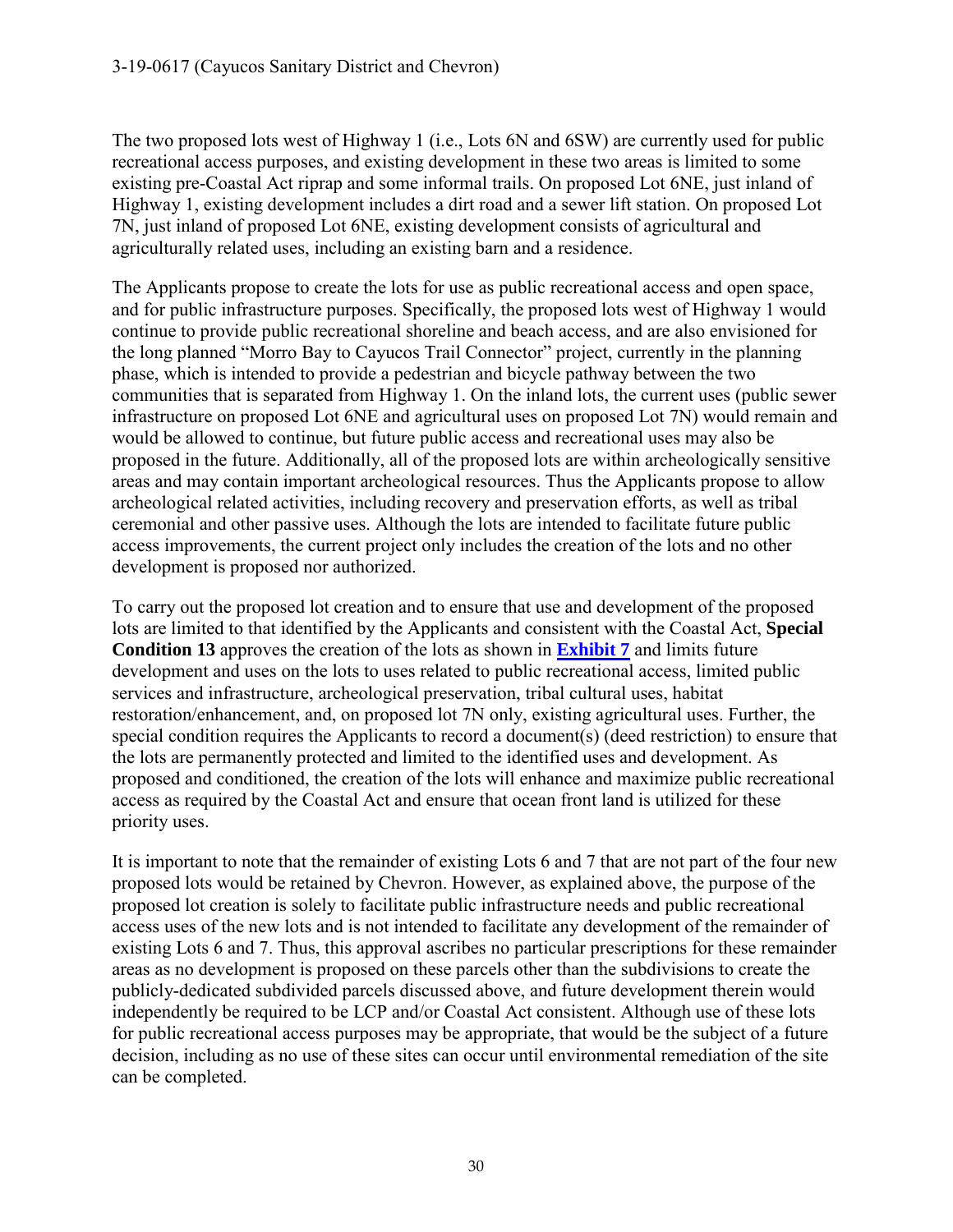Thus, as conditioned, the Commission finds that any project-related impacts to public access and beach users will be minimal and temporary and therefore concludes that the project is consistent with Sections 30210 and 30220 of the Coastal Act.

# <span id="page-30-0"></span>**I. CULTURAL RESOURCES**

Coastal Act Section 30244 states:

*Where development would adversely impact archaeological or paleontological resources as identified by the State Historic Preservation Officer, reasonable mitigation measures shall be required.* 

Historic and cultural resources are places or objects that possess historical, cultural, archaeological or paleontological significance and include sites, structures, or objects significantly associated with, or representative of earlier people, cultures and human activities and events. Project-related activities have the potential to disturb or damage Native American artifacts and shipwrecks of potential cultural resources value. Disturbance of surface and subsurface soils both in the onshore and offshore environment could directly destroy a previously unrecorded historic or archaeological resource, including human remains, or disrupt the site such that the historic or archaeological context of the resource is altered adversely.

San Luis Obispo County has a rich cultural and Native American history, dating back over 9000 years. According to the MND:

*The Project site lies near the boundary between the Chumash and Salinan language families. The Obispeno Chumash, the northernmost of the Chumash speakers (Gibson 1991; Greenwood 1978; Kroeber 1976), occupied land from the Pacific coast east to the crest of the Coast Range and from the Santa Maria River north to approximately Point Estero. The Salinan people held the territory as far north as Lopez Point and King City (Applied Earthworks, 2004).* 

More specifically, as documented by previous cultural resource studies and the MND, the project site is located within a large prehistoric village complex that extends along the banks of Toro Creek near the intersection of Highway 1. Although the site has been extensively disturbed by development including the construction of Highway 1 and the EMT, portions of the site remain intact. Human remains have been discovered in the project vicinity during prior archeological investigations and development-related excavations. The MND states that, consistent with previous findings, the prehistoric village site, identified as archeological site CA-SLO-879/H, and its associated features and deposits are eligible for listing in the California Register. The site contains valuable resources that provide insight into the area's tribal history and culture. The site is also culturally important to the local Chumash and Salinan people.

The proposed project could result in damage to or destruction of important cultural and tribal resources associated with the prehistoric village site. The pipeline segment into the EMT would pass through the recorded boundaries of the village site. The tie-in would occur in an area of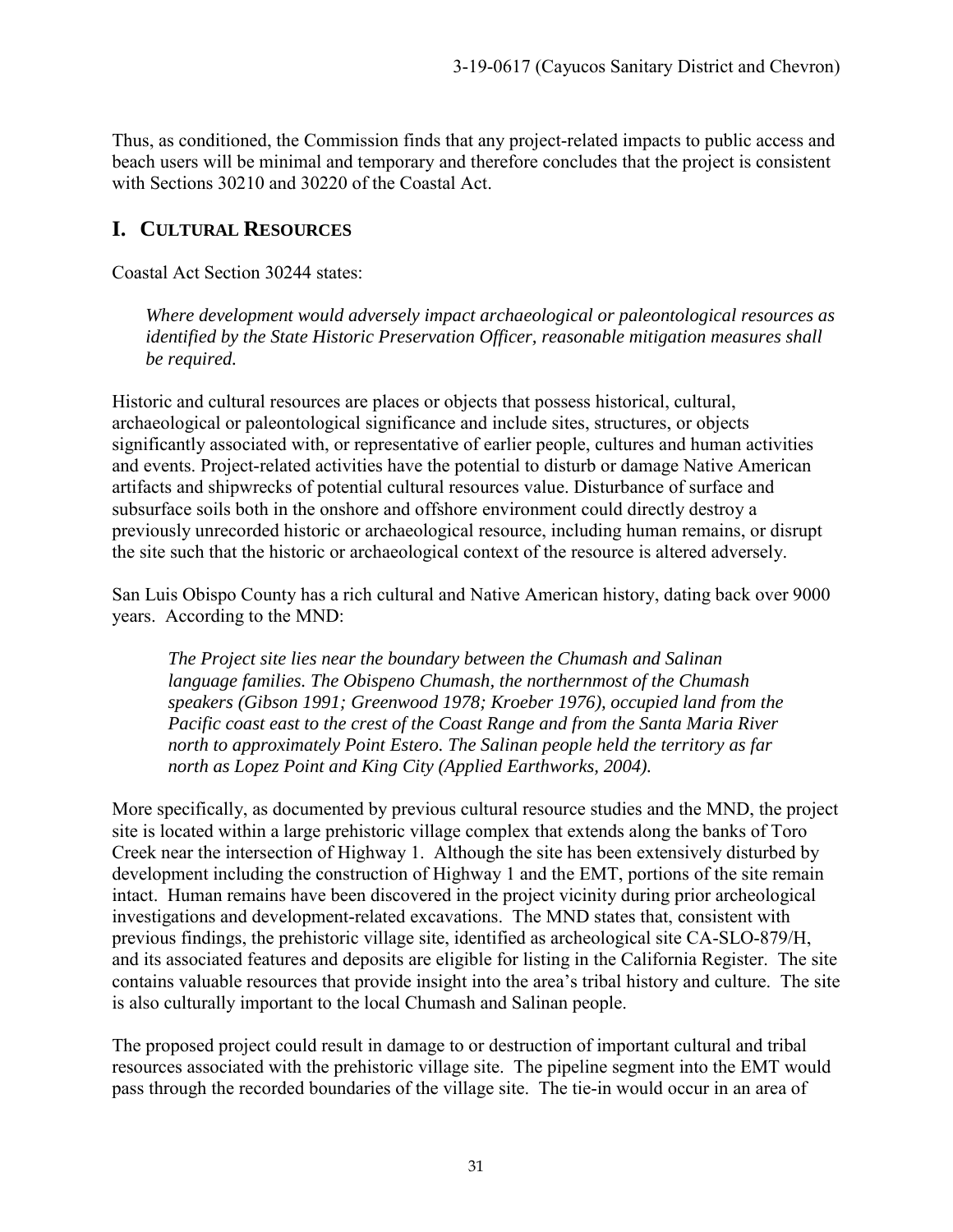known archeological deposits on Chevron and Caltrans land. However, this deposit has been studied previously and determined to be highly disturbed and lacking the characteristics of a significant archeological resource. According to the MND, a previous CEQA document for the Toro Creek Bridge Replacement project evaluated a larger area that includes the proposed project excavation footprint. The 2018 Initial Study for that project found that although excavation would occur within the boundaries of the archeological site, the affected area "does not contribute to the qualities for which the site is considered eligible for the National Register/California Register." The portion of the archeological site that contributes to the qualities for which the site is considered eligible are located closer to Toro Creek and were not affected by the Toro Creek Bridge Project. Similar to the Toro Creek Bridge Replacement Project, the proposed project footprint is limited to the more disturbed areas within the EMT and avoids impacts to the known, archeologically significant areas closer to Toro Creek.

Although the proposed project will avoid impacts to areas of known sensitive tribal resources, it is possible that project-related excavation could result in the discovery of previously unknown archeological or paleontological resources. To minimize the potential for damage to these resources, the MND included mitigation measure CUL-1, incorporated into this CDP as **Special Condition 2**, that requires the CSD to: (1) provide training to project personnel in recognizing cultural resources and the procedures for stopping work and reporting a discovery, (2) include monitoring by a professional archaeologist and Chumash and Salinan Tribal representatives for all ground disturbing work within the boundaries of archeological site CA-SLO-879/H, (3) follow appropriate procedures in the event of an unanticipated discovery, including the discovery of human remains.

During the CDP review process, staff reached out to several tribal members for the purpose of consultation and coordination on the proposed CDP. Staff contacted 9 individuals included on the Tribal Consultation List provided by the NAHC in a letter dated August 12, 2019. Staff received one email from a tribal member with the yak tityu tityu yak tiłhini – Northern Chumash Tribe acknowledging important cultural resources in the area and requesting that their tribe be included in any required tribal monitoring. To address this concern, Mitigation Measure CUL-1, incorporated into this CDP under **Special Condition 2** requires that the CSD facilitate tribal and archeological monitoring. Mitigation measure CUL-1 states, in part, "A professional archaeologist and Chumash and Salinan Tribal representatives shall monitor all earth disturbances within CA-SLO-879's boundaries." With this mitigation measure included, the CSD will implement tribal monitoring of all ground disturbance areas, including members of the Chumash tribe. Additionally, because the proposed new lots include areas that may contain archeologically sensitive resources, **Special Condition 13** specifically allows for uses related to archeological preservation and passive use by tribal members.

Staff also informally conducted one tribal consultation over the phone with a member of the Northern Chumash Tribal Council. During the consultation, the tribal member expressed support for the proposed project as well as for the larger CSWP project, and described how the CSD had reached out to tribal members and worked with them throughout the environmental review process to modify the project description and include appropriate mitigation measures that avoid and minimize impacts to tribal resources. Specifically, the tribal member described how as part of the larger CSWP project (but not part of the proposed project), the CSD incorporated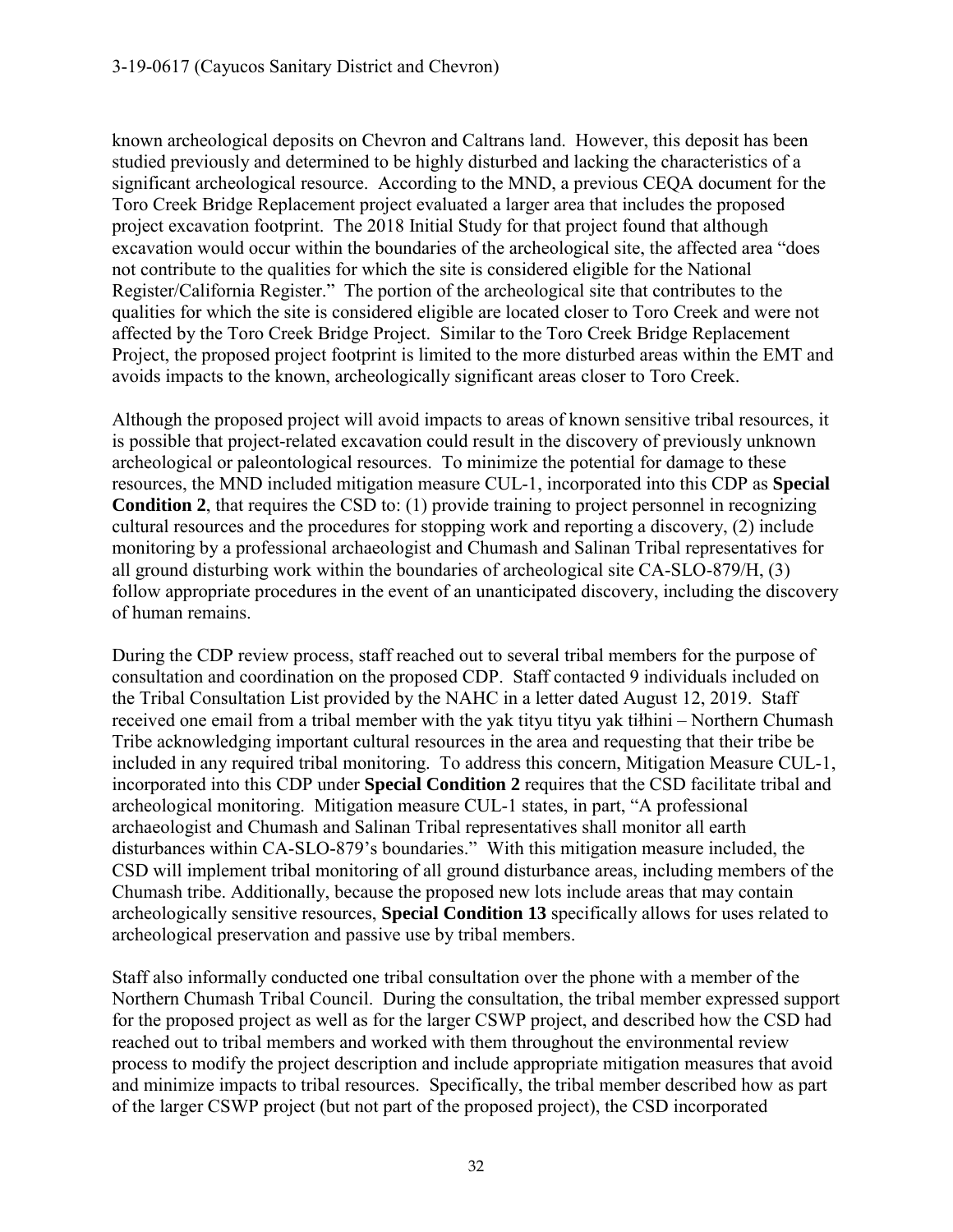directional drilling under the known known tribal archeological site along Toto Creek to avoid impacts to valuable tribal resources. This tribal member supported the findings in MND, included the tribal monitoring requirement.

The one concern that was raised during the tribal consultation related to the introduction of a new outfall into the marine environment within the tribal territory. The Northern Chumash Tribal Council has proposed the establishment of a Chumash Heritage National Marine Sanctuary offshore of the Central Coast of California. The proposed outfall would be located within the boundaries of the proposed Marine Sanctuary. The tribal member acknowledged that the proposed project would result in significant water quality improvements as compared to the current Morro Bay outfall. However, in the long run, the tribal member expressed a desire to see all outfalls, especially those within the proposed Sanctuary, eliminated. To address this concern and to ensure the long-term protection of tribal resources as well as marine resources, **Special Condition 11** requires the CSD to submit to the Executive Director for review and approval a Recycled Water Management Plan. The purpose of the Plan is to describe the steps and timeline the CSD is taking over the near and long term to achieve the ultimate goal of 100% reuse of treated effluent from the CSWP. The CSD will be required to submit an initial Plan before it begins operation of the outfall, and subsequent updates every five years that include progress to date and revised actions and timelines for the next five year period. Once the outfall is no longer needed, **Special Condition 11** requires that the CSD remove it in its entirety. Implementation of this Special Condition will ensure that the CSD shows steady progress and ultimately fulfills its commitment to achieve 100% reuse of the treated effluent.

The Commission finds that with the above-referenced measures in place, the project would not adversely impact cultural resources and is therefore consistent with Section 30244 of the Coastal Act.

# <span id="page-32-0"></span>**J. CALIFORNIA ENVIRONMENTAL QUALITY ACT**

Section 13096 of the Commission's Code of Regulations requires Commission approval of Coastal Development Permits to be supported by a finding showing the permit, as conditioned, to be consistent with any applicable requirements of the California Environmental Quality Act (CEQA). Section 21080.5(d)(2)(A) of CEQA prohibits a proposed development from being approved if there are feasible alternatives or feasible mitigation measures available which would substantially lessen any significant adverse effect which the activity may have on the environment.

The Cayucos Sanitary District acting as lead CEQA agency, certified a Mitigated Negative Determination for the proposed project in January 2019.

The proposed development has been conditioned in order to be found consistent with the Chapter 3 policies of the Coastal Act. Mitigation measures, including conditions addressing marine resources, dredge and fill of coastal waters, water quality, ESHA, commercial and recreational fishing, and cultural resources will minimize all adverse environmental impacts. As conditioned, there are no feasible alternatives or feasible mitigation measures available which would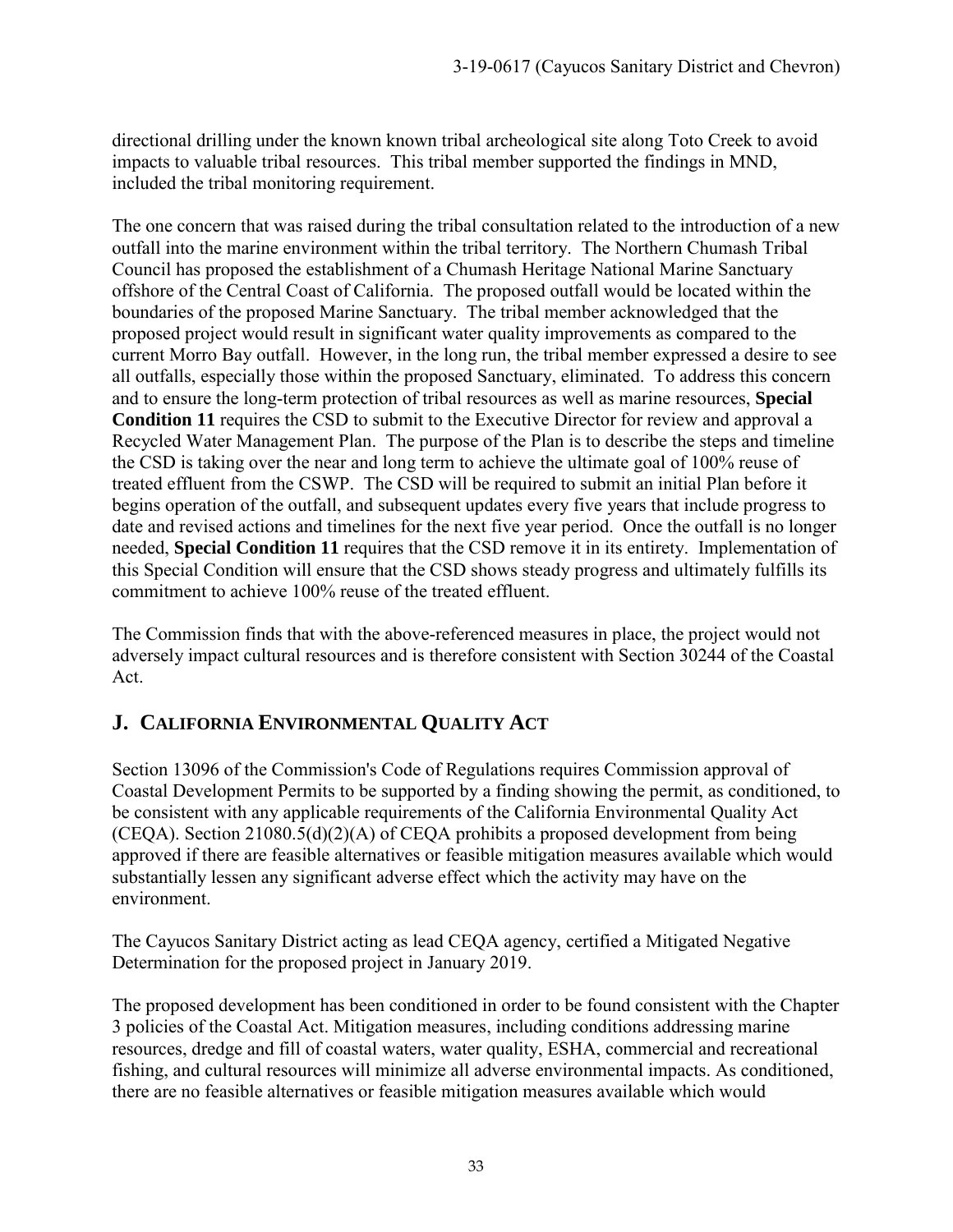substantially lessen any significant adverse impact which the activity may have on the environment. Therefore, the Commission finds that the proposed project is the least environmentally-damaging feasible alternative and is consistent with the requirements of the Coastal Act to conform to CEQA.